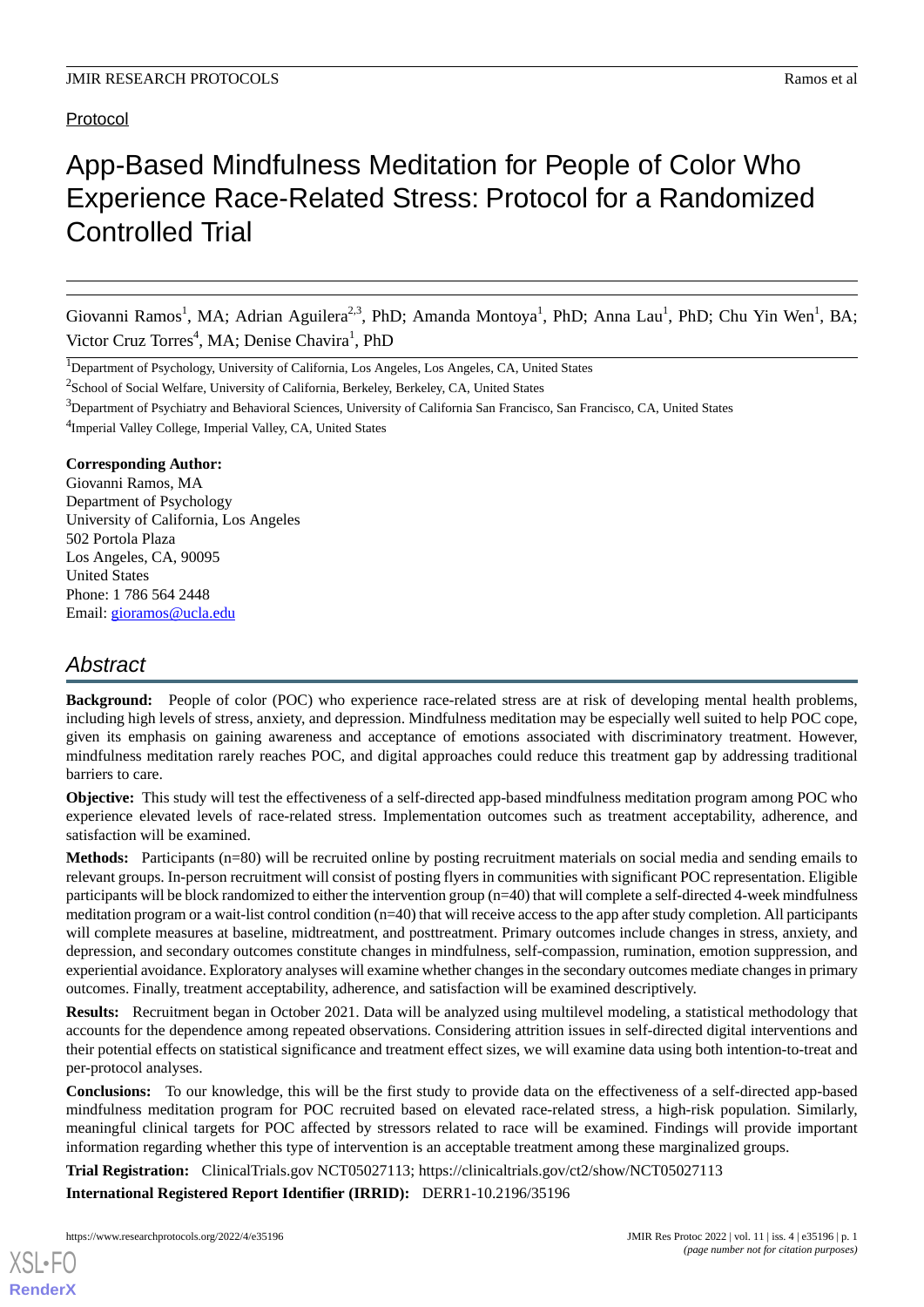(JMIR Res Protoc 2022;11(4):e35196) doi: [10.2196/35196](http://dx.doi.org/10.2196/35196)

### **KEYWORDS**

race-related stress; discrimination; mindfulness; meditation; mental health; app; digital mental health intervention; racial and ethnic minority; people of color; BIPOC

# *Introduction*

### **Background**

In the United States, people of color (POC) are disproportionally affected by stressors related to race and ethnicity compared with their non-Latinx White counterparts, with approximately 70% of POC reporting having experienced some form of discrimination in their lives and 60% reporting facing day-to-day discriminatory treatment  $[1,2]$  $[1,2]$  $[1,2]$  $[1,2]$ . The prevalence of these discriminatory experiences varies across POC groups, with Black individuals (70%) experiencing more instances of discrimination compared with their Asian (57%) and Latinx (45%) counterparts [[1\]](#page-8-0). Notably, approximately 60% of Black, 49% of Asian, and 45% of Latinx individuals state that these experiences make their lives harder [\[2](#page-8-1)]. Race-related stress is the psychological distress associated with appraising a situation as disturbing or burdensome because of negative racial bias [[3\]](#page-8-2). Race-related stressors have multiple forms, such as direct interpersonal discrimination (ie, perceived differential and unfair treatment among individuals), vicarious discrimination (ie, observing members of one's race or ethnicity being victimized), and institutional practices (ie, laws and policies that limit access to services and opportunities) [\[4](#page-8-3),[5\]](#page-8-4). Common race-related stressors experienced by POC include being treated with less courtesy or respect, receiving poorer service, receiving unfair treatment in the workplace, and negative interactions with police [[2\]](#page-8-1).

#### **Race-Related Stress and the Mental Health of POC**

When differential or unfair treatment is perceived as racially motivated, it triggers physiological (eg, cardiovascular reactivity, dysregulated hypothalamic-pituitary-adrenal axis activity), cognitive-affective (eg, rumination, emotion suppression), and behavioral (eg, avoidance, aggression) responses that prepare the individual to confront the situation [[6](#page-8-5)[-8](#page-8-6)]. The chronic and unpredictable nature of race-related stressors often depletes individuals' psychological resources and increases their vulnerability to developing mental health disorders [[8\]](#page-8-6). Meta-analytic work shows that based on effect sizes, stress (*r*=.27), anxiety (*r*=.22-.25), and depression (*r*=.21-.26) are the mental health problems most strongly correlated with experiencing race-related stress, and these associations seem to be stronger among Asian and Latinx individuals compared with Black individuals [\[9](#page-8-7)-[11\]](#page-8-8). This disproportionate exposure to race-related stressors may partly explain the higher prevalence and persistence rates of mood and anxiety disorders among Black, Asian, and Latinx groups compared with non-Latinx White groups [[12,](#page-8-9)[13](#page-8-10)]. These adverse mental health outcomes are especially concerning considering current social events, including instances of police brutality [[14\]](#page-8-11), recent political discourse [\[15](#page-8-12)], the COVID-19 pandemic [\[16](#page-9-0)], and an increase in hate crimes [[17\]](#page-9-1) that have made race-related stressors even

more salient, further affecting the mental health of POC communities.

Considering POC exposed to race-related stress are at high risk of developing a mental health disorder, there is a clear need for treatments that allow individuals to cope effectively with these stressors. Among numerous evidence-based treatments available, mindfulness meditation may be particularly well suited to help POC cope.

### **Mindfulness Meditation for Race-Related Stress in POC**

Mindfulness is a psychological trait associated with staying in the present moment with one's experience (ie, physical sensations, thoughts, emotions, behaviors), endorsing a nonjudgmental and curious attitude, and cultivating acceptance and self-compassion [\[18](#page-9-2)]. Self-compassion refers to an attitude of openness to one's own suffering without avoiding it, cultivating the desire to alleviate it without self-judgment [[19\]](#page-9-3). Multiple meta-analyses have shown that increases in mindfulness and self-compassion are two of the mechanisms by which mindfulness meditation leads to decreases in overall stress, anxiety, and depression [\[20](#page-9-4)-[24\]](#page-9-5).

Furthermore, mindfulness meditation could be particularly effective in helping POC cope with race-related stress by reducing experiential avoidance. Experiential avoidance is the inability to remain in contact with distressing physical sensations, thoughts, and emotions, even when doing so causes harm in the long term [\[25](#page-9-6)]. POC exposed to race-related stressors often develop emotional (eg, unwillingness to experience sadness after being discriminated against) and behavioral (eg, evading places or situations where discrimination is anticipated to occur) avoidance that maintain mental health symptoms  $[5,6,8]$  $[5,6,8]$  $[5,6,8]$  $[5,6,8]$  $[5,6,8]$ . As such, mindfulness meditation, with its emphasis on bringing awareness to all experiences regardless of their negative valance, may serve as an exposure strategy that reduces avoidance, leading to decreases in psychological distress [[26\]](#page-9-7).

Considering that rumination (ie, the passive and repetitive focus on the causes and consequences of one's distress) [[27\]](#page-9-8) and emotion suppression (ie, the active reduction of emotionally expressive behavior when emotionally aroused) [[28\]](#page-9-9) are maladaptive emotion regulation strategies often used by POC exposed to race-related stressors [\[5](#page-8-4),[6](#page-8-5)[,8](#page-8-6),[29\]](#page-9-10), researchers and clinicians have hypothesized that mindfulness meditation may be particularly well-suited for this population [[30-](#page-9-11)[32\]](#page-9-12). Research suggests that mindfulness meditation disrupts ruminative tendencies by cultivating acceptance of and nonjudgmental engagement with thoughts [\[33](#page-9-13)]. In the case of emotion suppression, mindfulness meditation may help individuals identify, describe, and healthily engage with emotions triggered by race-related stressors rather than suppress these feelings, leading to decreases in mental health symptoms [[34\]](#page-9-14).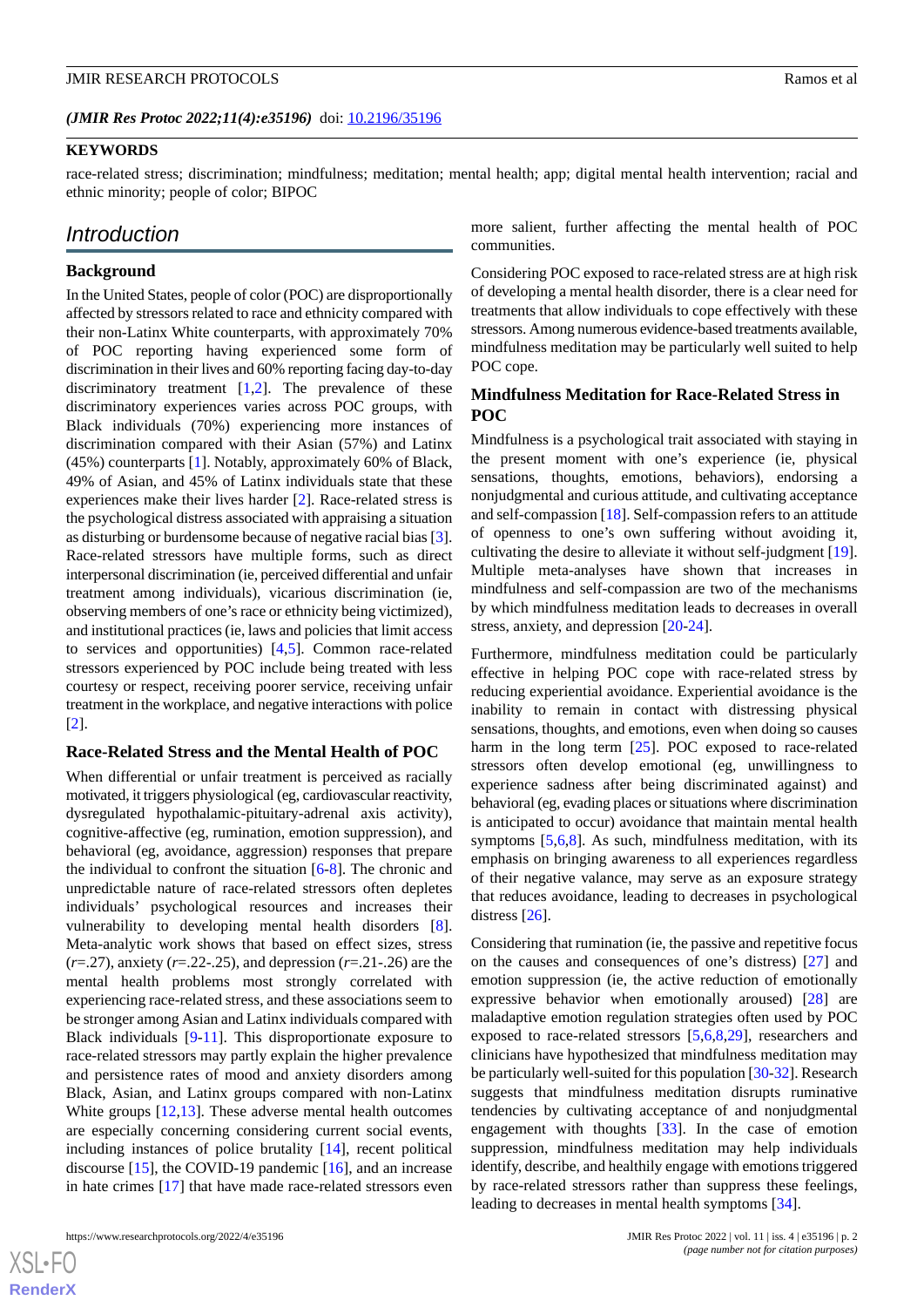Although research to date supports the effectiveness of mindfulness meditation in reducing mental health problems, most studies have relied on almost exclusively non-Latinx White samples [\[35](#page-9-15)], which significantly differ from POC on critical demographic variables, such as level of education, income, and culture (ie, norms, language, beliefs, customs). For example, even in a meta-analysis where the primary aim was to examine mindfulness meditation's effectiveness among underserved populations, less than 30% of studies included had POC samples [[30\]](#page-9-11). A more recent systematic review surveying literature from 1990 to 2016 found only 24 studies examining the effectiveness of mindfulness meditation in POC samples, and just 25% of these studies were conducted with adults [\[36](#page-9-16)].

### **Improving Access to Mindfulness Meditation for POC via Technology**

Despite the significant mental health need among individuals who experience race-related stress and the existence of promising interventions such as mindfulness meditation, POC face numerous barriers to care, including limited access to providers [[37\]](#page-9-17), financial and transportation constraints [[38\]](#page-9-18), and stigma [[39\]](#page-10-0). Although no single approach will eliminate all barriers driving mental health disparities, using technology to provide care could reduce this treatment gap [[40](#page-10-1)[,41](#page-10-2)].

Among many technological resources available, smartphones represent a promising vehicle for providing mental health services. The feasibility of this approach is supported by extensive ownership of mobile devices in the United States. For instance, approximately 85% of Americans have a smartphone, with POC having similar ownership rates as non-Latinx White individuals [\[42\]](#page-10-3). Compared with non-Latinx White people, POC are also more likely to be smartphone-dependent, meaning they rely on these devices to access the internet in the absence of a broadband connection at home. As such, interventions using smartphones may be well positioned to reach those affected by the digital divide observed in low-income households, as these interventions capitalize on technology already owned by POC [[40](#page-10-1)[,43](#page-10-4)].

In addition to their feasibility, there is a growing body of evidence supporting the efficacy of app-based mental health interventions [\[44](#page-10-5)[,45](#page-10-6)]. Although somewhat limited, existing data with POC samples are promising [[40\]](#page-10-1). In the case of app-based mindfulness meditation, multiple meta-analyses show that these interventions effectively reduce overall stress, anxiety, and depression [[46-](#page-10-7)[48](#page-10-8)] and increase mindfulness and self-compassion [[47](#page-10-9)[,48](#page-10-8)]. To our knowledge, experiential avoidance, rumination, and emotion suppression have not been examined as potential clinical targets in app-based mindfulness meditation. Furthermore, similar to face-to-face mindfulness meditation research, there is a lack of POC representation in app-based mindfulness meditation studies.

### **Issues of Engagement in App-Based Mental Health Interventions**

Despite their feasibility and empirical support, there are significant concerns regarding treatment engagement in app-based mental health interventions. Enrollment rates are low, with a meta-analysis showing that 8% to 58% of

participants never download the intervention app [[49\]](#page-10-10). Even when the app is downloaded, studies show that some users never use it, and those who engage with the app are unlikely to do so more than a few times, showing a decrease in use over time [[49,](#page-10-10)[50\]](#page-10-11). Similarly, attrition rates range from 24% to 53%, with higher rates found in longer programs (ie, more than 8 weeks) [[49\]](#page-10-10). Importantly, programs without guidance (eg, via human coach, automated reminders) seem to lead to even poorer treatment engagement [[51\]](#page-10-12). This limited treatment engagement in app-based mental health interventions is concerning as users may not receive enough treatment dosage to promote behavioral change.

Considering the importance of promoting treatment engagement for the success of app-based interventions, researchers and clinicians have proposed multiple strategies to increase acceptability, improve adherence, and reduce attrition. Among numerous approaches to promote app user engagement, cultivating a sense of guidance and support may be especially effective. Onboarding procedures in which users interact with providers before starting the intervention, asking questions about the intervention, problem-solving potential barriers to engagement, and building a relationship with the team have shown to be associated with higher treatment engagement [[52\]](#page-10-13). Similar procedures in app-based interventions for POC seem to be effective as users can ask questions about the program and request assistance with technology [\[53](#page-10-14)]. As a whole, studies show that onboarding procedures decrease treatment attrition in app-based mental health interventions [[49\]](#page-10-10).

Among POC who have more limited access to technology, the use of text messaging notifications could be a especially well-suited strategy to increase treatment engagement. Text messages capitalize on the high phone ownership rates among POC while minimizing costs, as most phone plans include unlimited text messages. The feasibility of this approach is supported by previous studies showing that receiving simple text messaging reminders increases attendance to face-to-face treatment sessions among POC [[54,](#page-10-15)[55](#page-10-16)]. Importantly, this engagement strategy is well tolerated by participants [[56\]](#page-10-17). These findings among POC are consistent with other studies showing that receiving prompts (eg, text messages, app notifications) leads to higher treatment engagement in digital interventions [[57\]](#page-10-18). In app-based interventions, the use of prompts has also been found to be associated with lower attrition rates [[49\]](#page-10-10). Therefore, exploring treatment acceptability, adherence, and satisfaction in these programs is crucial to determining whether mindfulness meditation programs are relevant for POC who experience race-related stress.

#### **This Study**

Considering the lack of research examining the effectiveness of mindfulness meditation among POC, especially those who experience elevated levels of race-related stress, this study will use a randomized controlled trial (RCT) approach to examine whether receiving an app-based mindfulness meditation intervention leads to decreases in the adverse mental health outcomes more often associated with exposure to race-related stress (ie, stress, anxiety, depression) among POC. Similarly, this RCT will test whether the intervention engages hypothesized

 $XS$ -FO **[RenderX](http://www.renderx.com/)**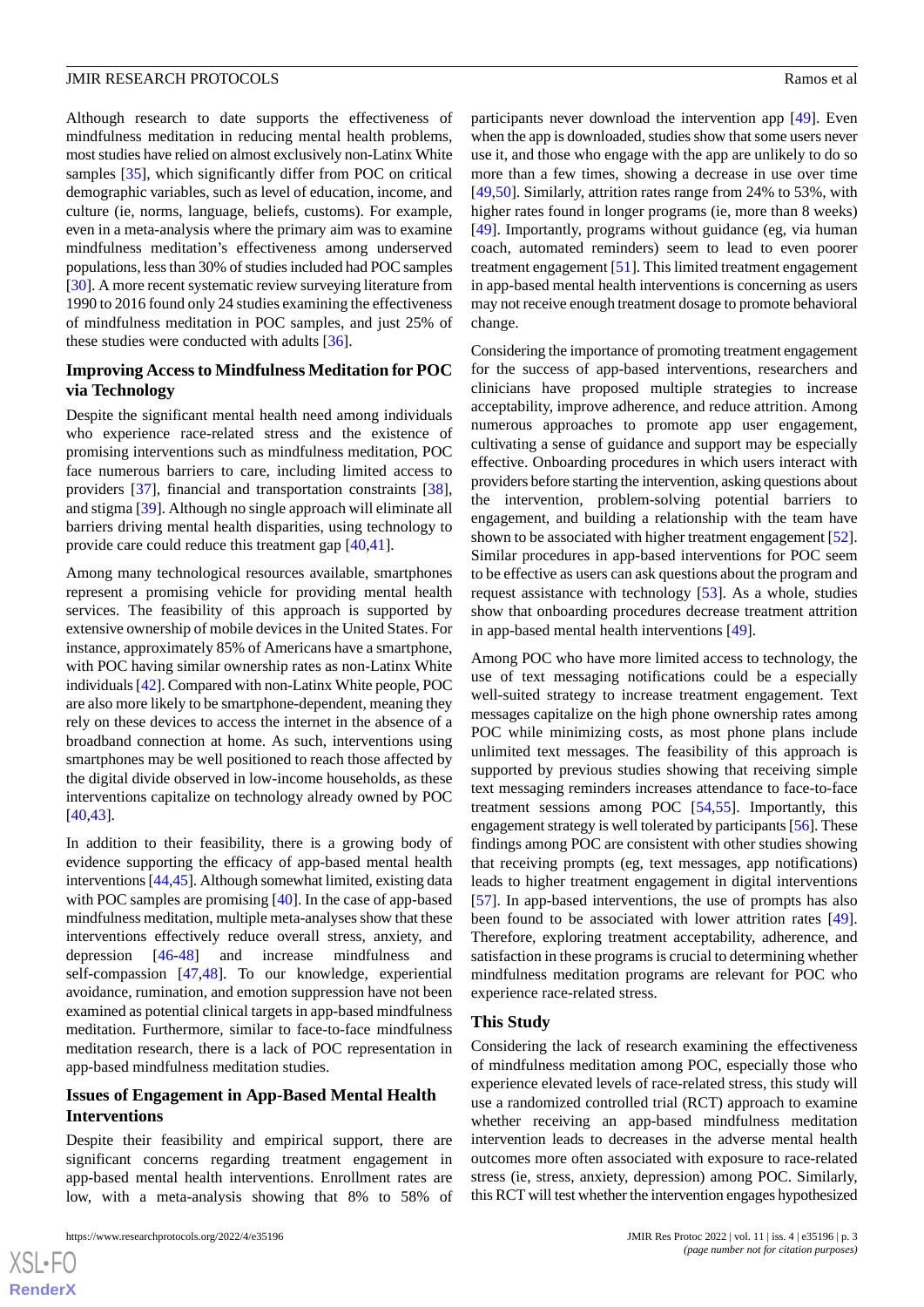mechanisms of change (ie, mindfulness, self-compassion, experiential avoidance, rumination, emotion suppression). As an exploratory aim, this study will examine whether decreases in the primary outcomes of interest (ie, stress, anxiety, depression) occur via hypothesized mechanisms of change (ie, mindfulness, self-compassion, experiential avoidance, rumination, emotion suppression). Finally, acceptability, adherence, and satisfaction will be analyzed descriptively. Results from this trial will contribute to the nascent data on mindfulness meditation's acceptability and effectiveness with POC. To our knowledge, this study will be the first to include a sample of POC recruited based on elevated levels of race-related stress, a high-risk population that is not commonly targeted in mindfulness meditation research.

# *Methods*

### **Participants**

A power analysis using G\*Power [[58\]](#page-10-19) indicated that, based on 2 groups (ie, control vs active treatment), 3 repeated measurements (ie, baseline, midtreatment, posttreatment), a conservative *r*=.60 correlation among repeated measures, and a small *d*=0.2 treatment effect size, a sample of n=54 provides 95% power to detect a treatment by time interaction using the most conservative outcome in this study. Considering recent meta-analytic work suggesting an approximately 24% attrition rate in short-term (ie, 4 weeks or less) mindfulness meditation app trials with at-risk samples [\[49](#page-10-10)], we plan to recruit 80 POC individuals for this study.

Individuals interested in participating in this study will complete an online screening questionnaire using Qualtrics, a platform that is smartphone compatible. For study inclusion, participants are required to (1) self-identify as a member of a POC group (eg, Black/African American, Asian/Asian American/Pacific Islander, Latinx, Native American/Native Alaskan, multiracial, other), (2) report experiencing elevated levels of race-related stress (ie, a score of 55 or higher on the Index of Race-Related Stress–Brief [IRRS-B] [[4\]](#page-8-3) or a score of 12 or higher on the Multicultural Discrimination Module [MDM] [\[59](#page-10-20)]), (3) speak and read English, (4) not receive psychological services currently (ie, individual or group therapy, any type of counseling), (5) not have practiced mindfulness meditation for more than 2 hours in the month prior to study commencement, (6) own a smartphone with access to the internet, (7) be willing to install the mindfulness meditation app and accept daily

notifications and text reminders, and (8) be aged 18 years or older.

Those individuals who meet eligibility criteria will be contacted by a research team member to obtain verbal consent and randomize them to either the intervention group (n=40) or a wait-list control group (n=40) using block randomization. During this onboarding procedure, participants in the intervention group will be assisted in installing the mindfulness meditation app, setting app notifications, understanding daily text messaging reminders, and getting familiar with the intervention content. Similar onboarding procedures have been shown to improve treatment adherence in app-based mindfulness meditation studies [\[49](#page-10-10),[51\]](#page-10-12). Participants in the control condition will be reminded of the scheduled assessments and when they will receive access to the mindfulness meditation app (ie, 4 weeks after randomization). Individuals who endorse self-harm or suicidal ideation during the onboarding procedure or in their replies to the text messages will be further assessed and referred to crisis support services.

### **Ethical Approval**

All procedures have been approved by the University of California, Los Angeles'institutional review board (21-001426). This study was registered at ClinicalTrials.gov [NCT05027113].

### **Procedures**

Participants are being recruited through social media, sending emails to relevant groups, and posting physical flyers in communities with significant POC representation. Considering the current COVID-19 pandemic, data are being collected using an online procedure (ie, Qualtrics) at baseline (ie, randomization or week 0), midtreatment (ie, 2 weeks after randomization), and posttreatment (ie, 4 weeks after randomization) via online questionnaires. These assessments were piloted among POC to improve survey clarity and minimize participant fatigue before starting recruitment. These remote assessment strategies have shown to be effective in app-based intervention research with low-income POC [[53\]](#page-10-14).

Participants in both conditions will receive a free subscription to the mindfulness meditation app intervention as an incentive to participate. Additionally, participants will be compensated with US \$10, \$15, and \$25 for completing baseline, midtreatment, and posttreatment questionnaires, respectively. There is evidence that monetary compensation significantly reduces attrition in app-based mindfulness meditation studies [[49\]](#page-10-10). [Figure 1](#page-4-0) shows the study design flow.

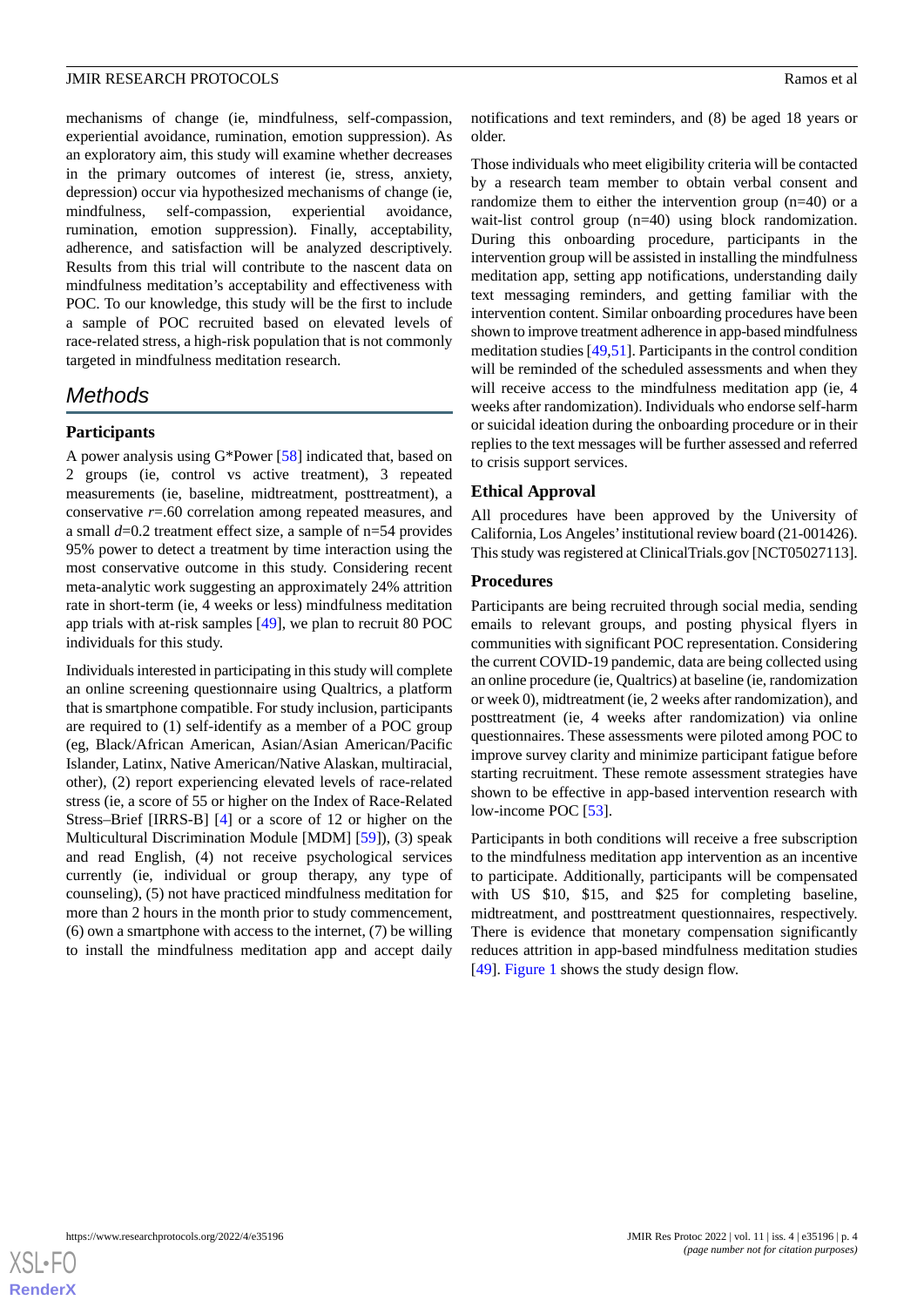### **JMIR RESEARCH PROTOCOLS Ramos et al. Ramos et al. Ramos et al. Ramos et al. Ramos et al. Ramos et al. Ramos et al. Ramos et al. Ramos et al. Ramos et al. Ramos et al. Ramos et al. Ramos et al.**

#### <span id="page-4-0"></span>**Figure 1.** Study flow diagram.



#### **Mindfulness Meditation Intervention**

This study will use the Ten Percent Happier app, a consumer-based mindfulness meditation app that offers a wide range of meditation practices developed and guided by renowned experts in the field. Among the many mindfulness apps available in the market, we chose this app because it has been shown to be an effective intervention to increase mindfulness and decrease anxiety and depressive symptoms in previous studies [\[60](#page-10-21)-[62\]](#page-11-0). It is important to note that samples in these studies were almost exclusively non-Latinx White.

The intervention will consist of using the Ten Percent Happier app to complete at least 1 meditation daily—with the possibility of exceeding this goal by choosing additional meditations—for 4 weeks. More specifically, participants will be asked to complete The Basics and The Basics II courses to familiarize themselves with the principles of mindfulness meditation. Each audiorecorded session begins with a short video providing psychoeducation around mindfulness meditation and teaching specific techniques (eg, using the breath as an anchor, redirecting attention, noting thoughts and emotions). These 2 introductory courses comprise 15 sessions, in which the meditation length gradually increases from 5 to 17 minutes. For the last 2 weeks of the program, participants will be invited to complete the Essential Advice course, which dispels common myths around mindfulness meditation (eg, "meditators empty their minds," "successful meditations are those without distractions") and teaches participants how to deal with common obstacles in their practice (eg, difficult emotions, strong physical sensations).

from 15 to 18 minutes. For any additional practice, participants will be able to select any meditation from the Ten Percent Happier library based on their preferences. This highly structured 4-week introductory course may be more likely to provide the foundation necessary for participants to benefit from mindfulness meditation compared with less structured programs often seen in app-based mindfulness meditation research [[46\]](#page-10-7). Moreover, short-term app-based mindfulness meditation interventions (ie, 4 weeks or less) lead to lower attrition rates compared with longer programs [[49\]](#page-10-10).

This additional course comprises 14 sessions ranging in length

Given the evidence of low treatment adherence in self-directed app-based mindfulness meditation [\[49](#page-10-10)[-51](#page-10-12)], we will use a combination of app and text messaging reminders. The Ten Percent Happier app allows users to set a daily notification that can be personalized. Similarly, users will receive daily text messages reminding them to complete their daily meditation. Similar procedures have been hypothesized to foster a therapeutic relationship that keeps the user engaged and promotes a sense of accountability [\[50](#page-10-11),[52\]](#page-10-13). Text messaging reminders have proven effective in increasing treatment adherence among POC community samples [\[54](#page-10-15)[-56](#page-10-17),[63\]](#page-11-1), including those in app-based mindfulness meditation studies [[49\]](#page-10-10).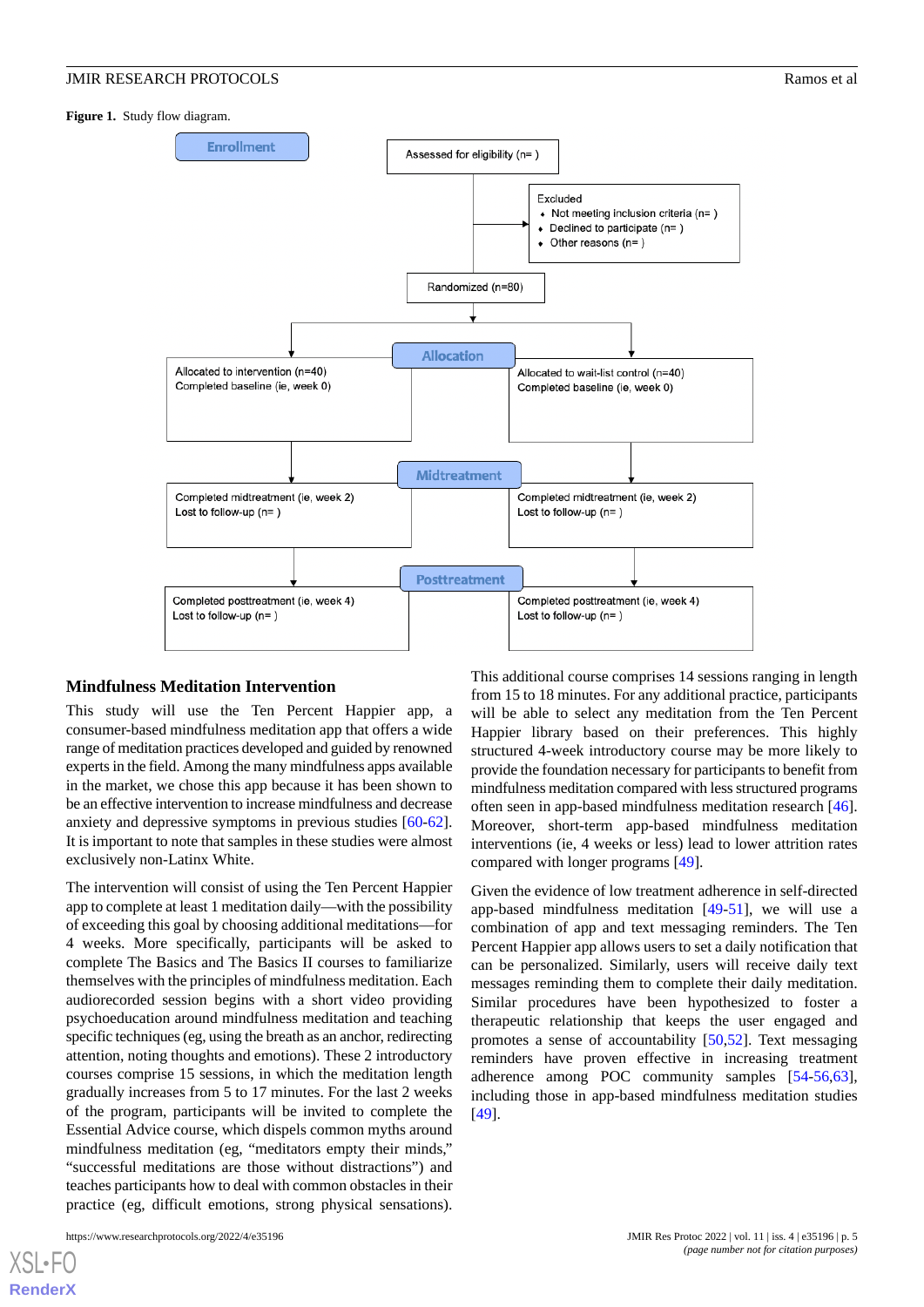#### **Measures**

### *Screening*

#### **Race-Related Stress**

The 22-item IRRS-B [\[4](#page-8-3)] measures multiple sources of race-related stress, including individual, institutional, and cultural sources. Participants rate items on a scale ranging from 0 (this never happened to me) to 4 (this event happened and I was extremely upset), with higher scores indicating more race-related stress. Items include "You notice when POC are killed by the police, the media informs the public of the victims' criminal record or negative information in their background, suggesting they got what they deserve," "You have been subject to racist jokes by non-POC people in positions of authority and did not protest for fear they might have held it against you," and "You were refused an apartment or other housing; you suspect it was because you are a POC." The IRRS-B was developed with a POC sample (ie, Black individuals), showing adequate reliability ( $\alpha$ =.78) for both cultural and individual subscales and acceptable reliability ( $\alpha$ =.69) for the institutional subscale. The wording of the IRRS-B will be slightly adapted to capture the experience of multiple POC groups rather than only Black individuals. For study inclusion, participants need to obtain a score of 55 (range 0-88), which represents elevated race-related stress.

#### **Perceived Discrimination**

The 8-item MDM [[59](#page-10-20)] measures perceived discrimination across different racial, ethnic, and cultural groups. Participants rate items on a scale ranging from 1 (never) to 4 (often), with higher scores indicating more levels of perceived discrimination. Items include "How often have you been treated with less respect than other people?" "How often have people acted as if they think you are not smart?" and "How often have you been threatened or harassed?" The MDM was developed using a sample representative of the US population (approximately 40% POC) and has shown good internal consistency  $(\alpha = .81-.88)$  in a previous study [\[59](#page-10-20)]. For study inclusion, participants need to obtain a score of 12, which represents the 75th percentile of the population distribution.

#### *Primary Outcomes*

#### **Stress**

The 10-item Perceived Stress Scale (PSS) [[64\]](#page-11-2) is the most widely used measure of perceived stress. Participants rate items on a scale ranging from 0 (never) to 4 (very often), with higher scores indicating more stress. The measure includes items such as "How often have you felt that you were unable to control the important things in your life?" "How often have you felt confident about your ability to handle your personal problems?" and "How often have you been able to control irritations in your life?" The PSS has shown good reliability ( $\alpha$ =.84-.86) and validity [\[64](#page-11-2)], and it is commonly used in mindfulness meditation research [[22\]](#page-9-19). The PSS will be administered at baseline, midtreatment, and posttreatment.

#### **Anxiety**

 $XS$ -FO **[RenderX](http://www.renderx.com/)**

The General Anxiety Disorder (GAD-7) scale [[65\]](#page-11-3) is one of the most widely used measures of anxiety symptoms. Participants

rate items on a scale ranging from 0 (not at all) to 3 (nearly every day), with higher scores indicating more severe anxiety symptoms. The scale includes items such as "Feeling nervous, anxious or on edge," "Not being able to stop or control worrying," and "Feeling afraid as if something awful might happen." The GAD-7 has shown good internal consistency  $(\alpha = .89-.90)$  and validity in POC samples [[66\]](#page-11-4). The GAD-7 will be administered at baseline, midtreatment, and posttreatment.

#### **Depression**

The 8-item Patient Health Questionnaire (PHQ-8) [\[67](#page-11-5)] is one of the most widely used measures of depressive symptoms. Participants rate items on a scale ranging from 0 (not at all) to 3 (nearly every day), with higher scores indicating more severe depressive symptoms. This measure includes items such as "Little interest or pleasure in doing things," "Feeling down, depressed, or hopeless," and "Feeling bad about yourself or that you are a failure or have let yourself or your family down." Although the PHQ-8 omits an item assessing suicidal ideation and self-harm, meta-analytic work shows this version is practically equivalent to the original PHQ-9 measure [\[68](#page-11-6)]. The PHQ-8 has good reliability ( $\alpha$ =.86-.89) and has shown validity across different racial and ethnic groups [[69\]](#page-11-7). The PHQ-8 will be administered at baseline, midtreatment, and posttreatment.

### *Secondary Outcomes*

#### **Mindfulness**

The 15-item Mindful Attention Awareness Scale (MAAS) [\[70](#page-11-8)] measures mindfulness. Participants rate items using a scale ranging from 1 (almost always) to 6 (almost never), with higher scores indicating more mindfulness. Items include "I find it difficult to stay focused on what's happening in the present," "I tend not to notice feelings of physical tension or discomfort until they really grab my attention," and "I could be experiencing some emotion and not be conscious of it until sometime later." The MAAS is one of the most used measures of mindfulness [[71\]](#page-11-9), showing good internal consistency ( $\alpha$ =.80-.87) during its development [\[70](#page-11-8)]. The MAAS will be administered at baseline, midtreatment, and posttreatment.

#### **Self-compassion**

The 12-item Self-Compassion Scale–Short Form (SCS-SF) [[19\]](#page-9-3) measures self-compassion. Participants rate items using a scale ranging from 1 (almost never) to 5 (almost always), with higher scores indicating more self-compassion. Items in this measure include "I try to be understanding and patient toward those aspects of my personality I don't like," "I try to see my failings as part of the human condition," and "When I'm going through a very hard time, I give myself the caring and tenderness I need." In the development study of the SCS-SF, this scale showed good internal consistency ( $\alpha = 0.86$ ) and validity in a sample with significant POC representation [[19\]](#page-9-3). The SCS-SF will be administered at baseline, midtreatment, and posttreatment.

#### **Experiential Avoidance**

The 15-item Brief Experiential Avoidance Questionnaire [\[25](#page-9-6)] measures experiential avoidance. Participants rate their responses on a scale ranging from 1 (strongly disagree) to 6 (strongly agree), with higher scores indicating more experiential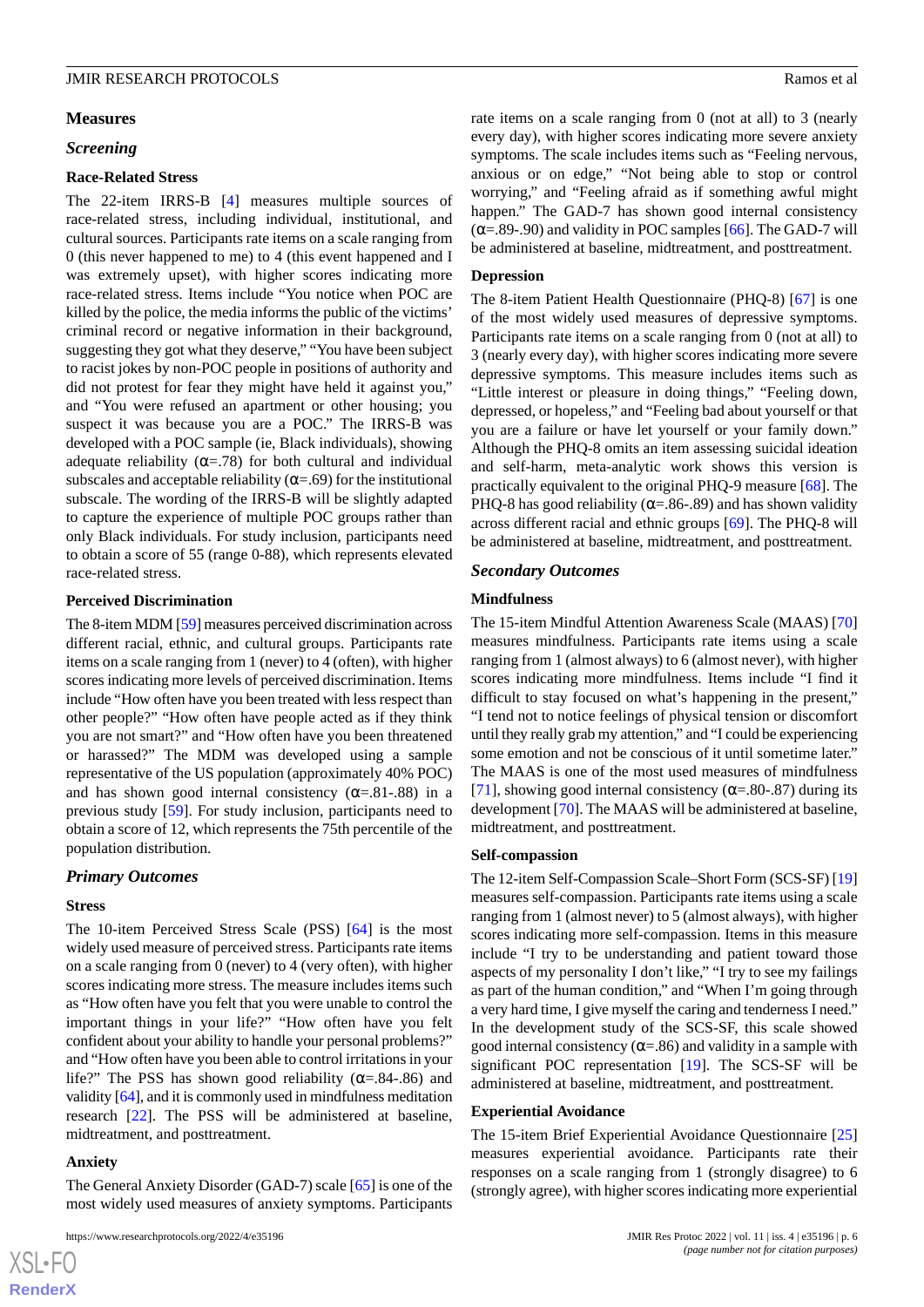avoidance. Items include "I'm quick to leave any situation that makes me feel uneasy," "I would give up a lot not to feel bad," and "I work hard to keep out upsetting feelings." The BAEQ has shown good internal consistency ( $\alpha$ =.80-.86) and construct validity [[25\]](#page-9-6). The BAEQ will be administered at baseline, midtreatment, and posttreatment.

#### **Rumination**

The 5-item brooding subscale of the short version of the Ruminative Response Scale (RRS-SF) [\[27](#page-9-8)] measures rumination. Participants rate their responses on a scale ranging from 1 (almost never) to 4 (almost always), with higher scores indicating more rumination. Items include "Why can't I handle things better?" "Why do I have problems other people don't have?" and "What am I doing to deserve this?" The RRS-SF brooding subscale has shown adequate internal consistency  $(\alpha = .79)$  and validity in studies with POC samples that experience discrimination [\[72](#page-11-10)]. This subscale will be administered at baseline, midtreatment, and posttreatment.

#### **Emotion Suppression**

The 4-item expressive suppression subscale of the Emotion Regulation Questionnaire (ERQ) [[28\]](#page-9-9) measures emotion suppression. Participants rate their responses on a scale ranging from 1 (strongly disagree) to 7 (strongly agree), with higher scores indicating more emotion suppression. Items include "I keep my emotions to myself," "When I am feeling positive emotions, I am careful not to express them," and "I control my emotions by not expressing them." The expressive suppression subscale of the ERQ has shown adequate reliability ( $\alpha = .68-.76$ ) and validity in samples with significant POC representation [[28\]](#page-9-9). Furthermore, this subscale has been used in mindfulness research with POC [[29\]](#page-9-10). The ERQ will be administered at baseline, midtreatment, and posttreatment.

#### *Descriptive Outcomes*

#### **Acceptability and Appropriateness of the Intervention**

The Attitudes Toward Psychological Online Interventions (APOI) [[73\]](#page-11-11) is a 16-item measure of experiences with digital interventions with 4 subscales (ie, skepticism and perception of risks, confidence in effectiveness, technologization threat, anonymity benefits). Participants rate items on a scale ranging from 1 (totally agree) to 5 (totally disagree), with higher scores indicating more perceived acceptability and appropriateness. The skepticism and perception of risks subscale includes items such as "By using the app, I do not expect long-term effectiveness" and "It is difficult to implement the suggestions of the app effectively in everyday life." The confidence in effectiveness subscales contains items such as "I have the feeling that the app can help me" and "I believe that the concept of app interventions makes sense." The technologization threat subscale includes items such as "I am more likely to stay motivated with a therapist rather than when using an app" and "I learn skills to better manage my everyday life from a therapist rather than from an app." The anonymity benefits subscale has items such as "An app is more confidential and discreet than visiting a therapist" and "I would be more likely to tell my friends than I use an app than that I visit a therapist." The APOI has shown good reliability ( $\alpha$ =.83) and validity in a previous study [[74\]](#page-11-12).

The wording of the APOI will be slightly modified to refer to app-based interventions rather than online interventions. The APOI will be administered to participants in the intervention group at baseline, midtreatment, and posttreatment.

#### **Treatment Satisfaction**

The 7-item satisfaction with therapy subscale of the Satisfaction with Therapy and Therapist Scale–Revised [\[75](#page-11-13)] assesses treatment satisfaction with the app program. Participants rate items on a scale ranging from 1 (strongly disagree) to 5 (strongly agree), with higher scores showing more treatment satisfaction. Examples of items include "I am satisfied with the quality of the therapy I received," "My needs were met by the program," and "I would recommend this program to a friend." The satisfaction with therapy subscale has shown excellent reliability  $(\alpha = .92)$  and validity in a digital intervention study with a racially and ethnically diverse sample [[76\]](#page-11-14). The wording of the satisfaction with therapy subscale will be adapted to suit the app-based format of the intervention better. The satisfaction with therapy subscale will be administered to participants in the intervention group at baseline, midtreatment, and posttreatment.

### **Treatment Adherence**

Number of meditations completed, number of days with at least one meditation completed, and total time meditated in minutes will be used as behavioral measures of treatment adherence. This information is tracked by the Ten Percent Happier app and will be obtained by asking participants in the intervention group to share a screenshot of their app profile via text message. Previous studies have shown that this methodology allows researchers to obtain accurate behavioral indicators of treatment adherence [[60](#page-10-21)[,77](#page-11-15)]. These behavioral indicators will be collected at midtreatment and posttreatment.

### *Results*

Recruitment began in October 2021. This study will use multilevel modeling, a statistical methodology that allows time-varying predictors and handling dependence among repeated observations. We will examine changes in primary outcomes (ie, stress, anxiety, depression), hypothesized mediators (ie, mindfulness trait, self-compassion, experiential avoidance, rumination, emotion suppression), and treatment effects from baseline to midtreatment and posttreatment, and from midtreatment to posttreatment within each group. Test of mean differences will be calculated by fitting models with group condition (ie, intervention vs control) as the predictor, time as a within-group factor (ie, baseline, midtreatment, posttreatment), and a group-by-time interaction. To explore whether changes in primary outcomes are mediated by changes in the hypothesized mechanism of change, we will conduct mediation analyses. Relevant demographic variables (eg, income, age, gender) will be added to the models as covariates. These models will include random intercepts to capture potential differences in the starting points of each outcome and an autoregressive error structure to account for dependence among repeated measures. Given the relatively small sample size in this study, random slopes will be fitted when possible. Although our primary interest is in group-by-time interactions corresponding

 $XS$ -FO **[RenderX](http://www.renderx.com/)**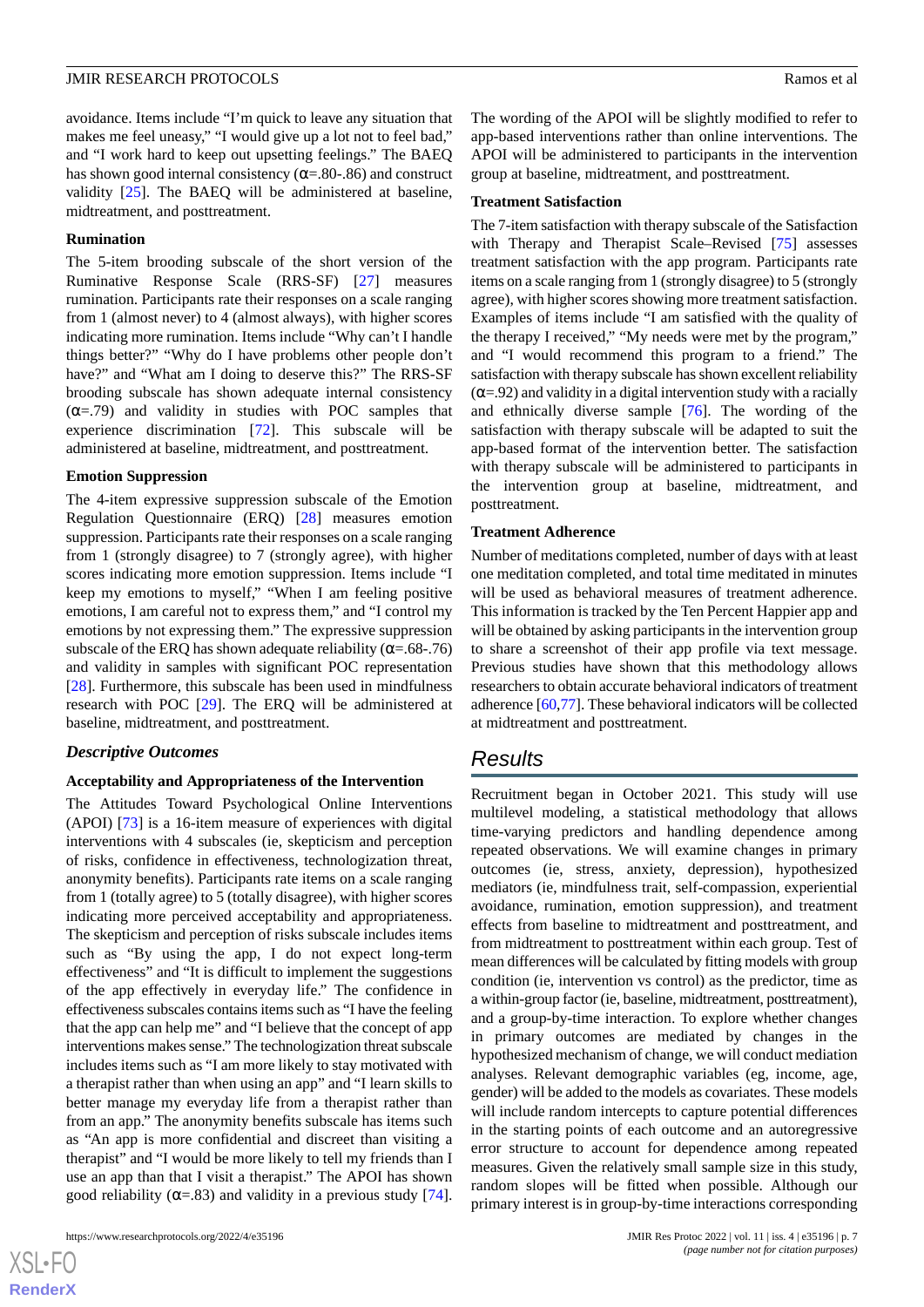to differential treatment effects, should significant interactions or main effects be found, follow-up contrasts can be used to examine within-group changes over time and between-group differences at each time point.

Considering issues of attrition and their potential effects on statistical significance and treatment effect sizes in app-based mindfulness meditation research [[49\]](#page-10-10), we will examine data using both intention-to-treat and per-protocol analyses [\[78](#page-11-16)]. In intention-to-treat analyses, group comparisons include all patients originally allocated after randomization, regardless of participant adherence to the intervention or withdrawal. Missing data will be handled using the last-observation-carried-forward method, which is considered a conservative approach. In per-protocol analyses, group comparisons include only those participants who completed the treatment as planned originally. Measures of treatment acceptability, satisfaction, and adherence will be examined by calculating descriptive statistics.

# *Discussion*

### **Principal Findings**

Despite extensive evidence showing the negative mental health effects of race-related stress in POC [\[6](#page-8-5)-[11,](#page-8-8)[14](#page-8-11)-[17\]](#page-9-1) and the promise of mindfulness meditation to help these individuals cope [\[20](#page-9-4)[-24](#page-9-5),[26](#page-9-7)[,30](#page-9-11)-[32,](#page-9-12)[79](#page-11-17)], this evidence-based treatment continues to be understudied among this high-risk population in both traditional  $[30,35,36]$  $[30,35,36]$  $[30,35,36]$  $[30,35,36]$  and digital formats  $[46-48]$  $[46-48]$  $[46-48]$ . As such, this study seeks to address gaps in the literature by (1) recruiting a sample exclusively composed of POC who report elevated levels of race-related stress and (2) testing the acceptability and effectiveness of a self-guided app-based mindfulness meditation intervention.

The main goal of this study is to determine whether POC who receive this self-directed app-based mindfulness meditation intervention experience reductions in mental health symptoms often associated with experiencing race-related stress. Based on previous meta-analyses [\[46](#page-10-7)[,47](#page-10-9),[79\]](#page-11-17), we hypothesize that POC who receive the intervention will experience significant decreases in overall stress, anxiety, and depression compared with those in the control group.

An additional goal of this study is to examine whether this self-directed app-based mindfulness meditation program engages potentially relevant clinical targets for POC exposed to race-related stress. Based on previous meta-analyses [\[20](#page-9-4)-[24\]](#page-9-5), we hypothesize that POC who receive the intervention will experience significant increases in mindfulness and self-compassion compared with those in the control group. Although increases in mindfulness are a well-established mechanism of change in mindfulness meditation programs, the role of self-compassion is less understood, warranting further investigation [[20,](#page-9-4)[21](#page-9-20),[23,](#page-9-21)[24](#page-9-5)]. Considering previous studies showing the crucial role of experiential avoidance [\[80](#page-11-18),[81\]](#page-11-19), rumination [\[20](#page-9-4),[23,](#page-9-21)[24](#page-9-5),[82,](#page-11-20)[83](#page-11-21)], and emotion suppression [[29](#page-9-10)[,83](#page-11-21),[84\]](#page-12-0) as mediators in the development of mental health

problems among individuals exposed to stressors related to race, we hypothesize that POC who receive the intervention will experience significant decreases in these 3 variables compared with those in the control group.

Although mediation analyses are exploratory in nature, given the relatively small sample in this study, we hypothesize that changes in the secondary outcomes (ie, mindfulness, self-compassion, experiential avoidance, rumination, emotion suppression) will mediate changes in the primary outcomes (ie, stress, anxiety, depression). These analyses will provide novel information regarding potentially meaningful mechanisms of change in mindfulness meditation interventions among POC exposed to race-related stressors.

Finally, information regarding treatment acceptability, satisfaction, and perceived appropriateness may be especially important, given researcher and clinician concerns regarding potential cultural mismatches between mindfulness meditation and the needs of POC [[32,](#page-9-12)[85](#page-12-1)]. Similarly, data on treatment adherence in self-directed app-based mindfulness meditation are crucial to understanding whether this digital approach can indeed reduce unmet mental health need among POC while capitalizing on technology already available in households with more limited technological device ownership [\[40](#page-10-1)]. Issues of treatment adherence are significant considering extensive evidence of low enrollment, poor use, and high attrition rates in self-directed app-based interventions [\[49](#page-10-10)-[51\]](#page-10-12). As such, descriptive information regarding number of individuals enrolled versus those eligible, number of meditations completed, total time meditated in minutes, survey completion rate, and number of dropouts is essential to determine the feasibility of this type of program and the potential impact of the engagement strategies used in this study (ie, short program length, onboarding procedure, text messaging reminder system, app notifications, financial incentives).

### **Conclusion**

To our knowledge, this will be the first study to include a sample of exclusively POC presenting with elevated levels of race-related stress, contributing to the nascent data on the acceptability and effectiveness of self-directed app-based mindfulness meditation among marginalized groups. This study may help reduce disparities in mindfulness meditation among POC by testing an innovative delivery method and identifying relevant clinical targets for this at-risk population. Findings from this study could also inform the design of future studies using methodologies that provide more nuanced information about contextual and cultural factors influencing the success of digital mindfulness meditation interventions among POC (eg, qualitative, mixed methods). Similar approaches have provided relevant data on factors facilitating the provision of traditional face-to-face mental health services for communities of color [[86\]](#page-12-2). This line of research is necessary to guarantee that app-based interventions for POC attend to issues of diversity, equity, and inclusion, reducing inequities already present in brick-and-mortar mental health services [\[43](#page-10-4)].

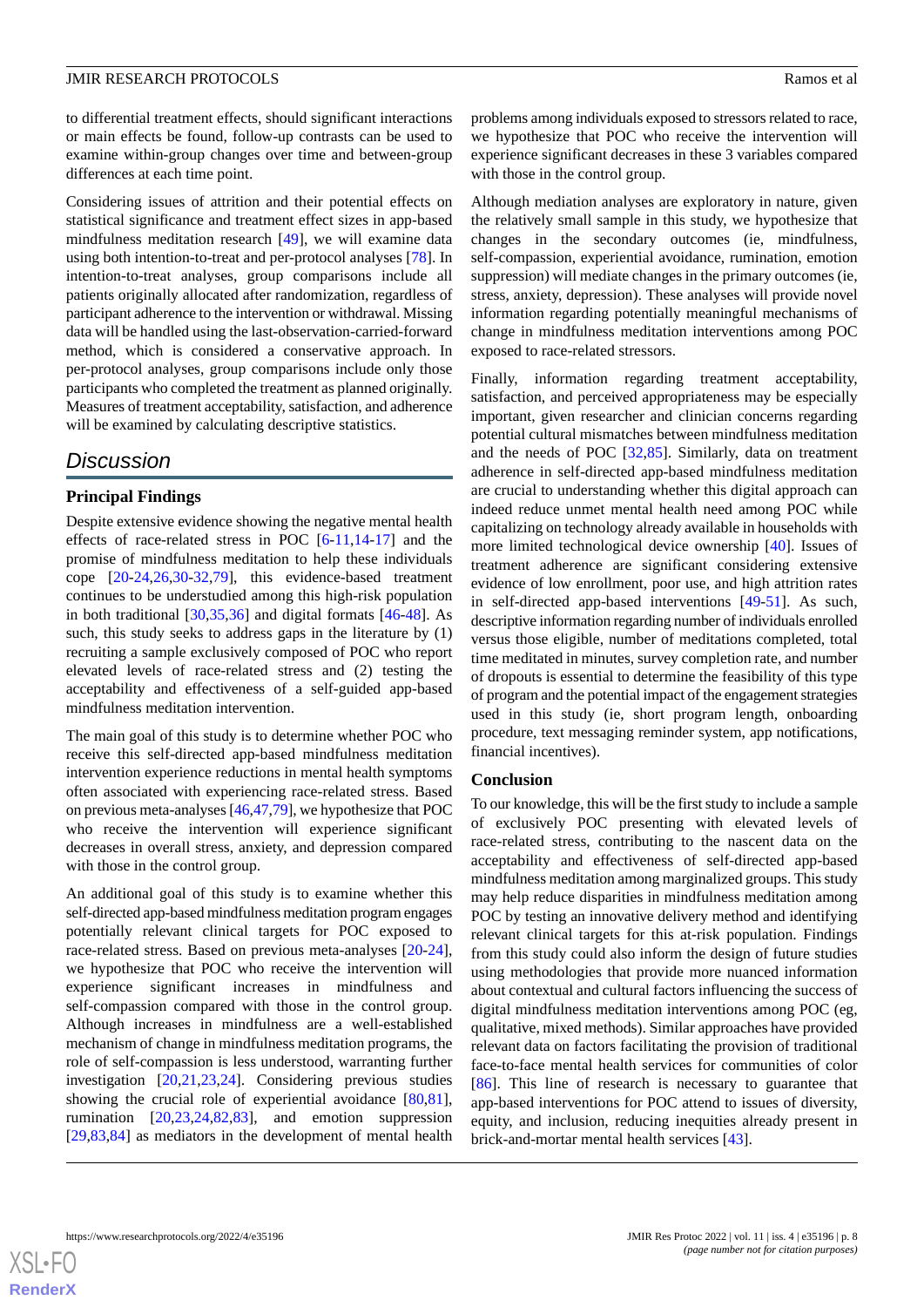### **Acknowledgments**

This project is supported by an American Psychological Association Psychological Science Research Grant, an American Psychological Foundation Graduate Student Research Scholarship, the American Psychological Foundation Queen-Nellie Evans Scholarship, and the Ford Foundation Predoctoral Fellowship awarded to GR. AA sponsored the use of the text messaging system, HealthySMS, for this project. Additional resources came from institutional funds awarded to DC.

## **Authors' Contributions**

All authors made substantial contributions to the design and implementation of this randomized controlled trial (RCT). GR is the principal investigator, designed the original RCT, and wrote all drafts of this manuscript. AA helped with the design of the text messaging reminder system and provided the technology necessary for its implementation. AM assisted with the RCT design and data analytic plan. AL identified treatment outcomes relevant to people of color populations. CYW designed the data collection strategy and managed the initial implementation of this RCT. VCT assisted with recruitment efforts. DC was involved in the original design of this RCT, reviewed all drafts of this manuscript, and provided funding for the execution of this project.

### **Conflicts of Interest**

<span id="page-8-0"></span>None declared.

### **References**

- <span id="page-8-1"></span>1. Lee RT, Perez AD, Boykin CM, Mendoza-Denton R. On the prevalence of racial discrimination in the United States. PLoS One 2019;14(1):e0210698 [\[FREE Full text\]](https://dx.plos.org/10.1371/journal.pone.0210698) [doi: [10.1371/journal.pone.0210698\]](http://dx.doi.org/10.1371/journal.pone.0210698) [Medline: [30629706\]](http://www.ncbi.nlm.nih.gov/entrez/query.fcgi?cmd=Retrieve&db=PubMed&list_uids=30629706&dopt=Abstract)
- <span id="page-8-3"></span><span id="page-8-2"></span>2. Stress in America: the impact of discrimination. American Psychological Association. 2016. URL: [http://www.apa.org/](http://www.apa.org/news/press/releases/stress/2009/stress-exec-summary.pdf) [news/press/releases/stress/2009/stress-exec-summary.pdf](http://www.apa.org/news/press/releases/stress/2009/stress-exec-summary.pdf) [accessed 2022-03-23]
- 3. Harrell SP. A multidimensional conceptualization of racism-related stress: implications for the well-being of people of color. Am J Orthopsychiatry 2000 Jan;70(1):42-57. [doi: [10.1037/h0087722\]](http://dx.doi.org/10.1037/h0087722) [Medline: [10702849\]](http://www.ncbi.nlm.nih.gov/entrez/query.fcgi?cmd=Retrieve&db=PubMed&list_uids=10702849&dopt=Abstract)
- <span id="page-8-5"></span><span id="page-8-4"></span>4. Utsey SO. Development and validation of a short form of the Index of Race-Related Stress (IRRS)—brief version. Measurement and Evaluation in Counseling and Development 2019 Aug 29;32(3):149-167. [doi: [10.1080/07481756.1999.12068981\]](http://dx.doi.org/10.1080/07481756.1999.12068981)
- 5. Williams DR. Stress and the mental health of populations of color: advancing our understanding of race-related stressors. J Health Soc Behav 2018 Dec;59(4):466-485 [\[FREE Full text\]](http://europepmc.org/abstract/MED/30484715) [doi: [10.1177/0022146518814251](http://dx.doi.org/10.1177/0022146518814251)] [Medline: [30484715](http://www.ncbi.nlm.nih.gov/entrez/query.fcgi?cmd=Retrieve&db=PubMed&list_uids=30484715&dopt=Abstract)]
- <span id="page-8-6"></span>6. Brondolo E, Brady Ver Halen N, Pencille M, Beatty D, Contrada RJ. Coping with racism: a selective review of the literature and a theoretical and methodological critique. J Behav Med 2009 Feb;32(1):64-88 [\[FREE Full text\]](http://europepmc.org/abstract/MED/19127420) [doi: [10.1007/s10865-008-9193-0\]](http://dx.doi.org/10.1007/s10865-008-9193-0) [Medline: [19127420](http://www.ncbi.nlm.nih.gov/entrez/query.fcgi?cmd=Retrieve&db=PubMed&list_uids=19127420&dopt=Abstract)]
- <span id="page-8-7"></span>7. Pascoe EA, Smart Richman L. Perceived discrimination and health: a meta-analytic review. Psychol Bull 2009 Jul;135(4):531-554 [[FREE Full text\]](http://europepmc.org/abstract/MED/19586161) [doi: [10.1037/a0016059\]](http://dx.doi.org/10.1037/a0016059) [Medline: [19586161\]](http://www.ncbi.nlm.nih.gov/entrez/query.fcgi?cmd=Retrieve&db=PubMed&list_uids=19586161&dopt=Abstract)
- 8. Vines AI, Ward JB, Cordoba E, Black KZ. Perceived racial/ethnic discrimination and mental health: a review and future directions for social epidemiology. Curr Epidemiol Rep 2017 Jun;4(2):156-165 [\[FREE Full text\]](http://europepmc.org/abstract/MED/28920011) [doi: [10.1007/s40471-017-0106-z](http://dx.doi.org/10.1007/s40471-017-0106-z)] [Medline: [28920011\]](http://www.ncbi.nlm.nih.gov/entrez/query.fcgi?cmd=Retrieve&db=PubMed&list_uids=28920011&dopt=Abstract)
- <span id="page-8-8"></span>9. Schmitt MT, Branscombe NR, Postmes T, Garcia A. The consequences of perceived discrimination for psychological well-being: a meta-analytic review. Psychol Bull 2014 Jul;140(4):921-948. [doi: [10.1037/a0035754](http://dx.doi.org/10.1037/a0035754)] [Medline: [24547896](http://www.ncbi.nlm.nih.gov/entrez/query.fcgi?cmd=Retrieve&db=PubMed&list_uids=24547896&dopt=Abstract)]
- <span id="page-8-9"></span>10. Carter RT, Johnson VE, Kirkinis K, Roberson K, Muchow C, Galgay C. A meta-analytic review of racial discrimination: relationships to health and culture. Race Soc Probl 2018 Nov 17;11(1):15-32. [doi: [10.1007/s12552-018-9256-y](http://dx.doi.org/10.1007/s12552-018-9256-y)]
- <span id="page-8-10"></span>11. Paradies Y, Ben J, Denson N, Elias A, Priest N, Pieterse A, et al. Racism as a determinant of health: a systematic review and meta-analysis. PLoS One 2015;10(9):e0138511 [[FREE Full text](https://dx.plos.org/10.1371/journal.pone.0138511)] [doi: [10.1371/journal.pone.0138511](http://dx.doi.org/10.1371/journal.pone.0138511)] [Medline: [26398658](http://www.ncbi.nlm.nih.gov/entrez/query.fcgi?cmd=Retrieve&db=PubMed&list_uids=26398658&dopt=Abstract)]
- <span id="page-8-11"></span>12. Breslau J, Kendler KS, Su M, Gaxiola-Aguilar S, Kessler RC. Lifetime risk and persistence of psychiatric disorders across ethnic groups in the United States. Psychol Med 2005 Mar;35(3):317-327 [\[FREE Full text\]](http://europepmc.org/abstract/MED/15841868) [doi: [10.1017/s0033291704003514\]](http://dx.doi.org/10.1017/s0033291704003514) [Medline: [15841868\]](http://www.ncbi.nlm.nih.gov/entrez/query.fcgi?cmd=Retrieve&db=PubMed&list_uids=15841868&dopt=Abstract)
- <span id="page-8-12"></span>13. Vilsaint C, NeMoyer A, Fillbrunn M, Sadikova E, Kessler R, Sampson N, et al. Racial/ethnic differences in 12-month prevalence and persistence of mood, anxiety, and substance use disorders: Variation by nativity and socioeconomic status. Compr Psychiatry 2019 Feb;89:52-60 [[FREE Full text](https://linkinghub.elsevier.com/retrieve/pii/S0010-440X(18)30210-4)] [doi: [10.1016/j.comppsych.2018.12.008\]](http://dx.doi.org/10.1016/j.comppsych.2018.12.008) [Medline: [30594752\]](http://www.ncbi.nlm.nih.gov/entrez/query.fcgi?cmd=Retrieve&db=PubMed&list_uids=30594752&dopt=Abstract)
- 14. Bor J, Venkataramani AS, Williams DR, Tsai AC. Police killings and their spillover effects on the mental health of black Americans: a population-based, quasi-experimental study. Lancet 2018 Jul 28;392(10144):302-310 [[FREE Full text](http://europepmc.org/abstract/MED/29937193)] [doi: [10.1016/S0140-6736\(18\)31130-9\]](http://dx.doi.org/10.1016/S0140-6736(18)31130-9) [Medline: [29937193](http://www.ncbi.nlm.nih.gov/entrez/query.fcgi?cmd=Retrieve&db=PubMed&list_uids=29937193&dopt=Abstract)]
- 15. Newman B, Merolla JL, Shah S, Lemi DC, Collingwood L, Ramakrishnan SK. The Trump effect: an experimental investigation of the emboldening effect of racially inflammatory elite communication. Brit J Polit Sci 2020 Feb 17;51(3):1138-1159. [doi: [10.1017/s0007123419000590\]](http://dx.doi.org/10.1017/s0007123419000590)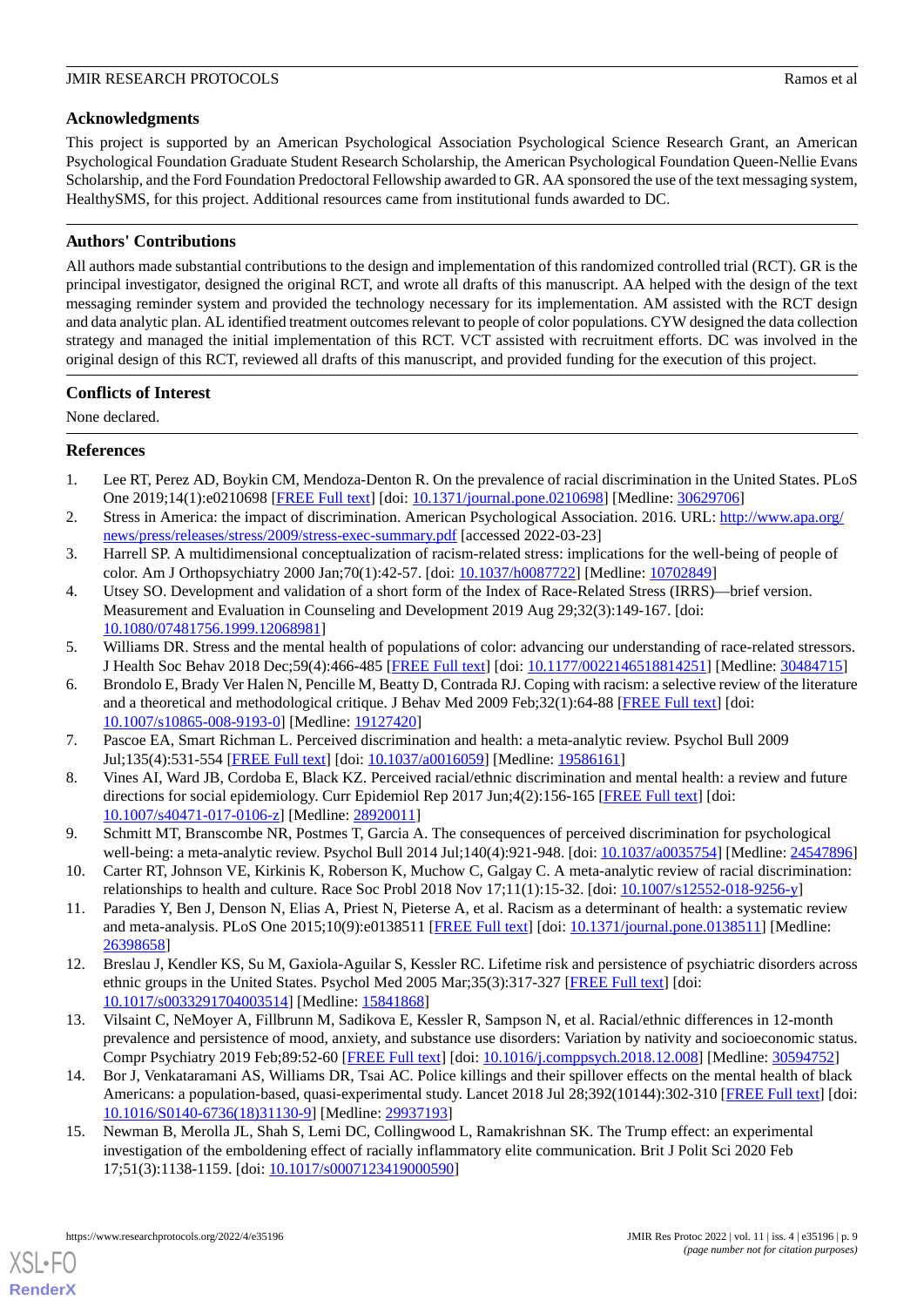- <span id="page-9-0"></span>16. Chae DH, Yip T, Martz CD, Chung K, Richeson JA, Hajat A, et al. Vicarious racism and vigilance during the COVID-19 pandemic: mental health implications among Asian and Black Americans. Public Health Rep 2021;136(4):508-517. [doi: [10.1177/00333549211018675\]](http://dx.doi.org/10.1177/00333549211018675) [Medline: [34034574\]](http://www.ncbi.nlm.nih.gov/entrez/query.fcgi?cmd=Retrieve&db=PubMed&list_uids=34034574&dopt=Abstract)
- <span id="page-9-2"></span><span id="page-9-1"></span>17. Rushin S, Edwards GS. The effect of President Trump's election on hate crimes. SSRN 2018:1. [doi: [10.2139/ssrn.3102652](http://dx.doi.org/10.2139/ssrn.3102652)]
- <span id="page-9-3"></span>18. Kabat-Zinn J. Healing Ourselves and the World Through Mindfulness: Coming to Our Senses. New York: Hachette; 2005.
- <span id="page-9-4"></span>19. Raes F, Pommier E, Neff KD, Van Gucht D. Construction and factorial validation of a short form of the Self-Compassion Scale. Clin Psychol Psychother 2011 Jun;18(3):250-255. [doi: [10.1002/cpp.702\]](http://dx.doi.org/10.1002/cpp.702) [Medline: [21584907](http://www.ncbi.nlm.nih.gov/entrez/query.fcgi?cmd=Retrieve&db=PubMed&list_uids=21584907&dopt=Abstract)]
- <span id="page-9-20"></span>20. Alsubaie M, Abbott R, Dunn B, Dickens C, Keil TF, Henley W, et al. Mechanisms of action in mindfulness-based cognitive therapy (MBCT) and mindfulness-based stress reduction (MBSR) in people with physical and/or psychological conditions: a systematic review. Clin Psychol Rev 2017 Jul;55:74-91. [doi: [10.1016/j.cpr.2017.04.008](http://dx.doi.org/10.1016/j.cpr.2017.04.008)] [Medline: [28501707](http://www.ncbi.nlm.nih.gov/entrez/query.fcgi?cmd=Retrieve&db=PubMed&list_uids=28501707&dopt=Abstract)]
- <span id="page-9-19"></span>21. Creswell JD. Mindfulness interventions. Annu Rev Psychol 2017 Jan 03;68:491-516. [doi: [10.1146/annurev-psych-042716-051139](http://dx.doi.org/10.1146/annurev-psych-042716-051139)] [Medline: [27687118\]](http://www.ncbi.nlm.nih.gov/entrez/query.fcgi?cmd=Retrieve&db=PubMed&list_uids=27687118&dopt=Abstract)
- <span id="page-9-21"></span>22. Galante J, Friedrich C, Dawson AF, Modrego-Alarcón M, Gebbing P, Delgado-Suárez I, et al. Mindfulness-based programmes for mental health promotion in adults in nonclinical settings: a systematic review and meta-analysis of randomised controlled trials. PLoS Med 2021 Jan;18(1):e1003481 [\[FREE Full text\]](https://dx.plos.org/10.1371/journal.pmed.1003481) [doi: [10.1371/journal.pmed.1003481\]](http://dx.doi.org/10.1371/journal.pmed.1003481) [Medline: [33428616\]](http://www.ncbi.nlm.nih.gov/entrez/query.fcgi?cmd=Retrieve&db=PubMed&list_uids=33428616&dopt=Abstract)
- <span id="page-9-5"></span>23. Gu J, Strauss C, Bond R, Cavanagh K. How do mindfulness-based cognitive therapy and mindfulness-based stress reduction improve mental health and wellbeing? A systematic review and meta-analysis of mediation studies. Clin Psychol Rev 2015 Apr;37:1-12. [doi: [10.1016/j.cpr.2015.01.006\]](http://dx.doi.org/10.1016/j.cpr.2015.01.006) [Medline: [25689576](http://www.ncbi.nlm.nih.gov/entrez/query.fcgi?cmd=Retrieve&db=PubMed&list_uids=25689576&dopt=Abstract)]
- <span id="page-9-6"></span>24. van der Velden AM, Kuyken W, Wattar U, Crane C, Pallesen KJ, Dahlgaard J, et al. A systematic review of mechanisms of change in mindfulness-based cognitive therapy in the treatment of recurrent major depressive disorder. Clin Psychol Rev 2015 Apr;37:26-39 [[FREE Full text](https://linkinghub.elsevier.com/retrieve/pii/S0272-7358(15)00020-3)] [doi: [10.1016/j.cpr.2015.02.001\]](http://dx.doi.org/10.1016/j.cpr.2015.02.001) [Medline: [25748559](http://www.ncbi.nlm.nih.gov/entrez/query.fcgi?cmd=Retrieve&db=PubMed&list_uids=25748559&dopt=Abstract)]
- <span id="page-9-7"></span>25. Gámez W, Chmielewski M, Kotov R, Ruggero C, Suzuki N, Watson D. The brief experiential avoidance questionnaire: development and initial validation. Psychol Assess 2014 Mar;26(1):35-45. [doi: [10.1037/a0034473\]](http://dx.doi.org/10.1037/a0034473) [Medline: [24059474](http://www.ncbi.nlm.nih.gov/entrez/query.fcgi?cmd=Retrieve&db=PubMed&list_uids=24059474&dopt=Abstract)]
- <span id="page-9-8"></span>26. Brake CA, Sauer-Zavala S, Boswell JF, Gallagher MW, Farchione TJ, Barlow DH. Mindfulness-based exposure strategies as a transdiagnostic mechanism of change: an exploratory alternating treatment design. Behav Ther 2016 Mar;47(2):225-238 [[FREE Full text](http://europepmc.org/abstract/MED/26956654)] [doi: [10.1016/j.beth.2015.10.008\]](http://dx.doi.org/10.1016/j.beth.2015.10.008) [Medline: [26956654\]](http://www.ncbi.nlm.nih.gov/entrez/query.fcgi?cmd=Retrieve&db=PubMed&list_uids=26956654&dopt=Abstract)
- <span id="page-9-10"></span><span id="page-9-9"></span>27. Treynor W, Gonzalez R, Nolen-Hoeksema S. Ruminative reconsiderd: a psychometric analysis. Cognit Ther Res 2003;27(3):259. [doi: [10.1023/A:1023910315561](http://dx.doi.org/10.1023/A:1023910315561)]
- 28. Gross JJ, John OP. Individual differences in two emotion regulation processes: implications for affect, relationships, and well-being. J Pers Soc Psychol 2003 Aug;85(2):348-362. [doi: [10.1037/0022-3514.85.2.348\]](http://dx.doi.org/10.1037/0022-3514.85.2.348) [Medline: [12916575\]](http://www.ncbi.nlm.nih.gov/entrez/query.fcgi?cmd=Retrieve&db=PubMed&list_uids=12916575&dopt=Abstract)
- <span id="page-9-11"></span>29. Fung J, Kim JJ, Jin J, Chen G, Bear L, Lau AS. A randomized trial evaluating school-based mindfulness intervention for ethnic minority youth: exploring mediators and moderators of intervention effects. J Abnorm Child Psychol 2019 Jan;47(1):1-19. [doi: [10.1007/s10802-018-0425-7\]](http://dx.doi.org/10.1007/s10802-018-0425-7) [Medline: [29654540\]](http://www.ncbi.nlm.nih.gov/entrez/query.fcgi?cmd=Retrieve&db=PubMed&list_uids=29654540&dopt=Abstract)
- <span id="page-9-12"></span>30. Fuchs C, Lee JK, Roemer L, Orsillo SM. Using mindfulness- and acceptance-based treatments with clients from nondominant cultural and/or marginalized backgrounds: clinical considerations, meta-analysis findings, and introduction to the special series. Cogn Behav Pract 2013 Feb;20(1):1-12 [\[FREE Full text\]](http://europepmc.org/abstract/MED/26294894) [doi: [10.1016/j.cbpra.2011.12.004](http://dx.doi.org/10.1016/j.cbpra.2011.12.004)] [Medline: [26294894\]](http://www.ncbi.nlm.nih.gov/entrez/query.fcgi?cmd=Retrieve&db=PubMed&list_uids=26294894&dopt=Abstract)
- <span id="page-9-13"></span>31. Hinton DE, Pich V, Hofmann SG, Otto MW. Acceptance and mindfulness techniques as applied to refugee and ethnic minority populations with PTSD: examples from "Culturally Adapted CBT". Cogn Behav Pract 2013 Feb;20(1):33-46. [doi: [10.1016/j.cbpra.2011.09.001](http://dx.doi.org/10.1016/j.cbpra.2011.09.001)]
- <span id="page-9-14"></span>32. Sobczak LR, West LM. Clinical considerations in using mindfulness- and acceptance-based approaches with diverse populations: addressing challenges in service delivery in diverse community settings. Cogn Behav Pract 2013 Feb;20(1):13-22. [doi: [10.1016/j.cbpra.2011.08.005](http://dx.doi.org/10.1016/j.cbpra.2011.08.005)]
- <span id="page-9-15"></span>33. Hawley LL, Schwartz D, Bieling PJ, Irving J, Corcoran K, Farb NAS, et al. Mindfulness practice, rumination and clinical outcome in mindfulness-based treatment. Cogn Ther Res 2013 Oct 8;38(1):1-9. [doi: [10.1007/s10608-013-9586-4\]](http://dx.doi.org/10.1007/s10608-013-9586-4)
- <span id="page-9-16"></span>34. Hayes AM, Feldman G. Clarifying the construct of mindfulness in the context of emotion regulation and the process of change in therapy. Clin Psychol Sci Pract 2004;11(3):255-262. [doi: [10.1093/clipsy.bph080](http://dx.doi.org/10.1093/clipsy.bph080)]
- <span id="page-9-17"></span>35. Waldron EM, Hong S, Moskowitz JT, Burnett-Zeigler I. A systematic review of the demographic characteristics of participants in US-based randomized controlled trials of mindfulness-based interventions. Mindfulness 2018 Mar 12;9(6):1671-1692. [doi: [10.1007/s12671-018-0920-5\]](http://dx.doi.org/10.1007/s12671-018-0920-5)
- <span id="page-9-18"></span>36. DeLuca SM, Kelman AR, Waelde LC. A systematic review of ethnoracial representation and cultural adaptation of mindfulness- and meditation-based interventions. Psychol Stud 2018 May 22;63(2):117-129. [doi: [10.1007/s12646-018-0452-z](http://dx.doi.org/10.1007/s12646-018-0452-z)]
- 37. Cummings JR, Allen L, Clennon J, Ji X, Druss BG. Geographic access to specialty mental health care across high- and low-income US communities. JAMA Psychiatry 2017 May 01;74(5):476-484 [\[FREE Full text](http://europepmc.org/abstract/MED/28384733)] [doi: [10.1001/jamapsychiatry.2017.0303](http://dx.doi.org/10.1001/jamapsychiatry.2017.0303)] [Medline: [28384733](http://www.ncbi.nlm.nih.gov/entrez/query.fcgi?cmd=Retrieve&db=PubMed&list_uids=28384733&dopt=Abstract)]
- 38. Mojtabai R, Olfson M, Sampson NA, Jin R, Druss B, Wang PS, et al. Barriers to mental health treatment: results from the National Comorbidity Survey Replication. Psychol Med 2011 Aug;41(8):1751-1761 [[FREE Full text](http://europepmc.org/abstract/MED/21134315)] [doi: [10.1017/S0033291710002291](http://dx.doi.org/10.1017/S0033291710002291)] [Medline: [21134315](http://www.ncbi.nlm.nih.gov/entrez/query.fcgi?cmd=Retrieve&db=PubMed&list_uids=21134315&dopt=Abstract)]

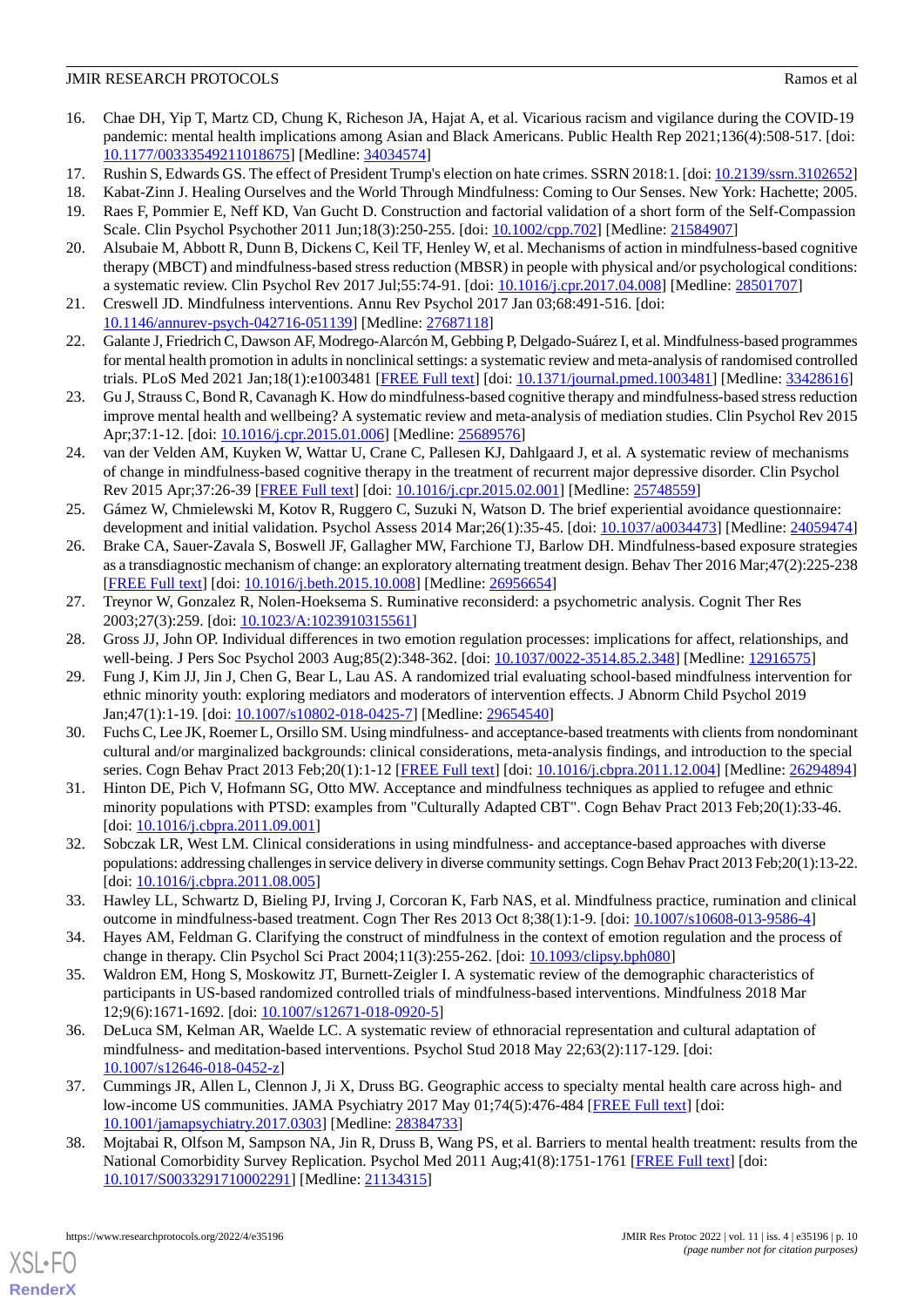- <span id="page-10-0"></span>39. Leong FTL, Kalibatseva Z. Cross-cultural barriers to mental health services in the United States. Cerebrum 2011 Mar;2011:5 [[FREE Full text](http://europepmc.org/abstract/MED/23447774)] [Medline: [23447774](http://www.ncbi.nlm.nih.gov/entrez/query.fcgi?cmd=Retrieve&db=PubMed&list_uids=23447774&dopt=Abstract)]
- <span id="page-10-2"></span><span id="page-10-1"></span>40. Ramos G, Chavira DA. Use of technology to provide mental health care for racial and ethnic minorities: evidence, promise, and challenges. Cogn Behav Pract 2022 Feb;29(1):15-40. [doi: [10.1016/j.cbpra.2019.10.004\]](http://dx.doi.org/10.1016/j.cbpra.2019.10.004)
- <span id="page-10-3"></span>41. Schueller SM, Hunter JF, Figueroa C, Aguilera A. Use of digital mental health for marginalized and underserved populations. Curr Treat Options Psych 2019 Jul 5;6(3):243-255. [doi: [10.1007/s40501-019-00181-z](http://dx.doi.org/10.1007/s40501-019-00181-z)]
- <span id="page-10-4"></span>42. Mobile Fact Sheet. Washington: Pew Internet and American Life Project; 2021 Apr 07. URL: [https://www.pewresearch.org/](https://www.pewresearch.org/internet/fact-sheet/mobile/) [internet/fact-sheet/mobile/](https://www.pewresearch.org/internet/fact-sheet/mobile/) [accessed 2022-03-23]
- <span id="page-10-5"></span>43. Ramos G, Ponting C, Labao JP, Sobowale K. Considerations of diversity, equity, and inclusion in mental health apps: a scoping review of evaluation frameworks. Behav Res Ther 2021 Dec;147:103990 [[FREE Full text](https://linkinghub.elsevier.com/retrieve/pii/S0005-7967(21)00189-3)] [doi: [10.1016/j.brat.2021.103990\]](http://dx.doi.org/10.1016/j.brat.2021.103990) [Medline: [34715396](http://www.ncbi.nlm.nih.gov/entrez/query.fcgi?cmd=Retrieve&db=PubMed&list_uids=34715396&dopt=Abstract)]
- <span id="page-10-6"></span>44. Lecomte T, Potvin S, Corbière M, Guay S, Samson C, Cloutier B, et al. Mobile apps for mental health issues: meta-review of meta-analyses. JMIR Mhealth Uhealth 2020 May 29;8(5):e17458 [\[FREE Full text\]](https://mhealth.jmir.org/2020/5/e17458/) [doi: [10.2196/17458](http://dx.doi.org/10.2196/17458)] [Medline: [32348289](http://www.ncbi.nlm.nih.gov/entrez/query.fcgi?cmd=Retrieve&db=PubMed&list_uids=32348289&dopt=Abstract)]
- <span id="page-10-7"></span>45. Linardon J, Cuijpers P, Carlbring P, Messer M, Fuller-Tyszkiewicz M. The efficacy of app-supported smartphone interventions for mental health problems: a meta-analysis of randomized controlled trials. World Psych 2019 Oct 09;18(3):325-336 [[FREE Full text](https://doi.org/10.1002/wps.20673)] [doi: [10.1002/wps.20673](http://dx.doi.org/10.1002/wps.20673)] [Medline: [31496095](http://www.ncbi.nlm.nih.gov/entrez/query.fcgi?cmd=Retrieve&db=PubMed&list_uids=31496095&dopt=Abstract)]
- <span id="page-10-9"></span>46. Gál É, tefan S, Cristea IA. The efficacy of mindfulness meditation apps in enhancing users' well-being and mental health related outcomes: a meta-analysis of randomized controlled trials. J Affect Disord 2021 Jan 15;279:131-142. [doi: [10.1016/j.jad.2020.09.134\]](http://dx.doi.org/10.1016/j.jad.2020.09.134) [Medline: [33049431\]](http://www.ncbi.nlm.nih.gov/entrez/query.fcgi?cmd=Retrieve&db=PubMed&list_uids=33049431&dopt=Abstract)
- <span id="page-10-8"></span>47. Linardon J. Can acceptance, mindfulness, and self-compassion be learned by smartphone apps? A systematic and meta-analytic review of randomized controlled trials. Behav Ther 2020 Jul;51(4):646-658. [doi: [10.1016/j.beth.2019.10.002\]](http://dx.doi.org/10.1016/j.beth.2019.10.002) [Medline: [32586436](http://www.ncbi.nlm.nih.gov/entrez/query.fcgi?cmd=Retrieve&db=PubMed&list_uids=32586436&dopt=Abstract)]
- <span id="page-10-10"></span>48. Sommers-Spijkerman M, Austin J, Bohlmeijer E, Pots W. New evidence in the booming field of online mindfulness: an updated meta-analysis of randomized controlled trials. JMIR Ment Health 2021 Jul 19;8(7):e28168 [[FREE Full text](https://mental.jmir.org/2021/7/e28168/)] [doi: [10.2196/28168\]](http://dx.doi.org/10.2196/28168) [Medline: [34279240\]](http://www.ncbi.nlm.nih.gov/entrez/query.fcgi?cmd=Retrieve&db=PubMed&list_uids=34279240&dopt=Abstract)
- <span id="page-10-11"></span>49. Linardon J, Fuller-Tyszkiewicz M. Attrition and adherence in smartphone-delivered interventions for mental health problems: a systematic and meta-analytic review. J Consult Clin Psychol 2020 Jan;88(1):1-13. [doi: [10.1037/ccp0000459\]](http://dx.doi.org/10.1037/ccp0000459) [Medline: [31697093](http://www.ncbi.nlm.nih.gov/entrez/query.fcgi?cmd=Retrieve&db=PubMed&list_uids=31697093&dopt=Abstract)]
- <span id="page-10-12"></span>50. Torous J, Nicholas J, Larsen ME, Firth J, Christensen H. Clinical review of user engagement with mental health smartphone apps: evidence, theory and improvements. Evid Based Ment Health 2018 Jun 05;21(3):116-119. [doi: [10.1136/eb-2018-102891\]](http://dx.doi.org/10.1136/eb-2018-102891) [Medline: [29871870\]](http://www.ncbi.nlm.nih.gov/entrez/query.fcgi?cmd=Retrieve&db=PubMed&list_uids=29871870&dopt=Abstract)
- <span id="page-10-13"></span>51. Borghouts J, Eikey E, Mark G, De Leon C, Schueller SM, Schneider M, et al. Barriers to and facilitators of user engagement with digital mental health interventions: systematic review. J Med Internet Res 2021 Mar 24;23(3):e24387 [\[FREE Full](https://www.jmir.org/2021/3/e24387/) [text](https://www.jmir.org/2021/3/e24387/)] [doi: [10.2196/24387\]](http://dx.doi.org/10.2196/24387) [Medline: [33759801\]](http://www.ncbi.nlm.nih.gov/entrez/query.fcgi?cmd=Retrieve&db=PubMed&list_uids=33759801&dopt=Abstract)
- <span id="page-10-15"></span><span id="page-10-14"></span>52. Karekla M, Kasinopoulos O, Neto DD, Ebert DD, Van Daele T, Nordgreen T, et al. Best practices and recommendations for digital interventions to improve engagement and adherence in chronic illness sufferers. Eur Psychol 2019 Jan;24(1):49-67. [doi: [10.1027/1016-9040/a000349\]](http://dx.doi.org/10.1027/1016-9040/a000349)
- <span id="page-10-16"></span>53. Hernandez-Ramos R, Aguilera A, Garcia F, Miramontes-Gomez J, Pathak LE, Figueroa CA, et al. Conducting internet-based visits for onboarding populations with limited digital literacy to an mHealth intervention: development of a patient-centered approach. JMIR Form Res 2021 Apr 29;5(4):e25299 [\[FREE Full text](https://formative.jmir.org/2021/4/e25299/)] [doi: [10.2196/25299\]](http://dx.doi.org/10.2196/25299) [Medline: [33872184\]](http://www.ncbi.nlm.nih.gov/entrez/query.fcgi?cmd=Retrieve&db=PubMed&list_uids=33872184&dopt=Abstract)
- <span id="page-10-17"></span>54. Aguilera A, Bruehlman-Senecal E, Demasi O, Avila P. Automated text messaging as an adjunct to cognitive behavioral therapy for depression: a clinical trial. J Med Internet Res 2017 May 08;19(5):e148 [[FREE Full text](http://www.jmir.org/2017/5/e148/)] [doi: [10.2196/jmir.6914\]](http://dx.doi.org/10.2196/jmir.6914) [Medline: [28483742](http://www.ncbi.nlm.nih.gov/entrez/query.fcgi?cmd=Retrieve&db=PubMed&list_uids=28483742&dopt=Abstract)]
- <span id="page-10-18"></span>55. Bruehlman-Senecal E, Aguilera A, Schueller SM. Mobile phone-based mood ratings prospectively predict psychotherapy attendance. Behav Ther 2017 Sep;48(5):614-623 [[FREE Full text\]](http://europepmc.org/abstract/MED/28711112) [doi: [10.1016/j.beth.2017.01.002](http://dx.doi.org/10.1016/j.beth.2017.01.002)] [Medline: [28711112](http://www.ncbi.nlm.nih.gov/entrez/query.fcgi?cmd=Retrieve&db=PubMed&list_uids=28711112&dopt=Abstract)]
- <span id="page-10-19"></span>56. Aguilera A, Muñoz RF. Text messaging as an adjunct to CBT in low-income populations: a usability and feasibility pilot study. Prof Psychol Res Pr 2011 Dec 1;42(6):472-478 [[FREE Full text](http://europepmc.org/abstract/MED/25525292)] [doi: [10.1037/a0025499](http://dx.doi.org/10.1037/a0025499)] [Medline: [25525292\]](http://www.ncbi.nlm.nih.gov/entrez/query.fcgi?cmd=Retrieve&db=PubMed&list_uids=25525292&dopt=Abstract)
- <span id="page-10-21"></span><span id="page-10-20"></span>57. Alkhaldi G, Hamilton FL, Lau R, Webster R, Michie S, Murray E. The effectiveness of prompts to promote engagement with digital interventions: a systematic review. J Med Internet Res 2016;18(1):e6 [[FREE Full text](http://www.jmir.org/2016/1/e6/)] [doi: [10.2196/jmir.4790](http://dx.doi.org/10.2196/jmir.4790)] [Medline: [26747176](http://www.ncbi.nlm.nih.gov/entrez/query.fcgi?cmd=Retrieve&db=PubMed&list_uids=26747176&dopt=Abstract)]
- 58. Faul F, Erdfelder E, Buchner A, Lang A. Statistical power analyses using G\*Power 3.1: tests for correlation and regression analyses. Behav Res Methods 2009 Nov;41(4):1149-1160. [doi: [10.3758/BRM.41.4.1149\]](http://dx.doi.org/10.3758/BRM.41.4.1149) [Medline: [19897823](http://www.ncbi.nlm.nih.gov/entrez/query.fcgi?cmd=Retrieve&db=PubMed&list_uids=19897823&dopt=Abstract)]
- 59. Shariff-Marco S, Breen N, Landrine H, Reeve BB, Krieger N, Gee GC, et al. Measuring everyday racial/ethnic discrimination in health surveys. Du Bois Rev 2011 Apr 15;8(1):159-177. [doi: [10.1017/s1742058x11000129\]](http://dx.doi.org/10.1017/s1742058x11000129)
- 60. Acabchuk RL, Simon MA, Low S, Brisson JM, Johnson BT. Measuring meditation progress with a consumer-grade EEG device: caution from a randomized controlled trial. Mindfulness 2020 Oct 08;12(1):68-81. [doi: [10.1007/s12671-020-01497-1\]](http://dx.doi.org/10.1007/s12671-020-01497-1)
- 61. Hendricks DS, Lavery MR, Bouillon LE, Gotfried RS. Evaluating the effectiveness of a mindfulness app among academic advisors. J Technol Behav Sci 2019 Dec 10;5(2):149-155. [doi: [10.1007/s41347-019-00122-w](http://dx.doi.org/10.1007/s41347-019-00122-w)]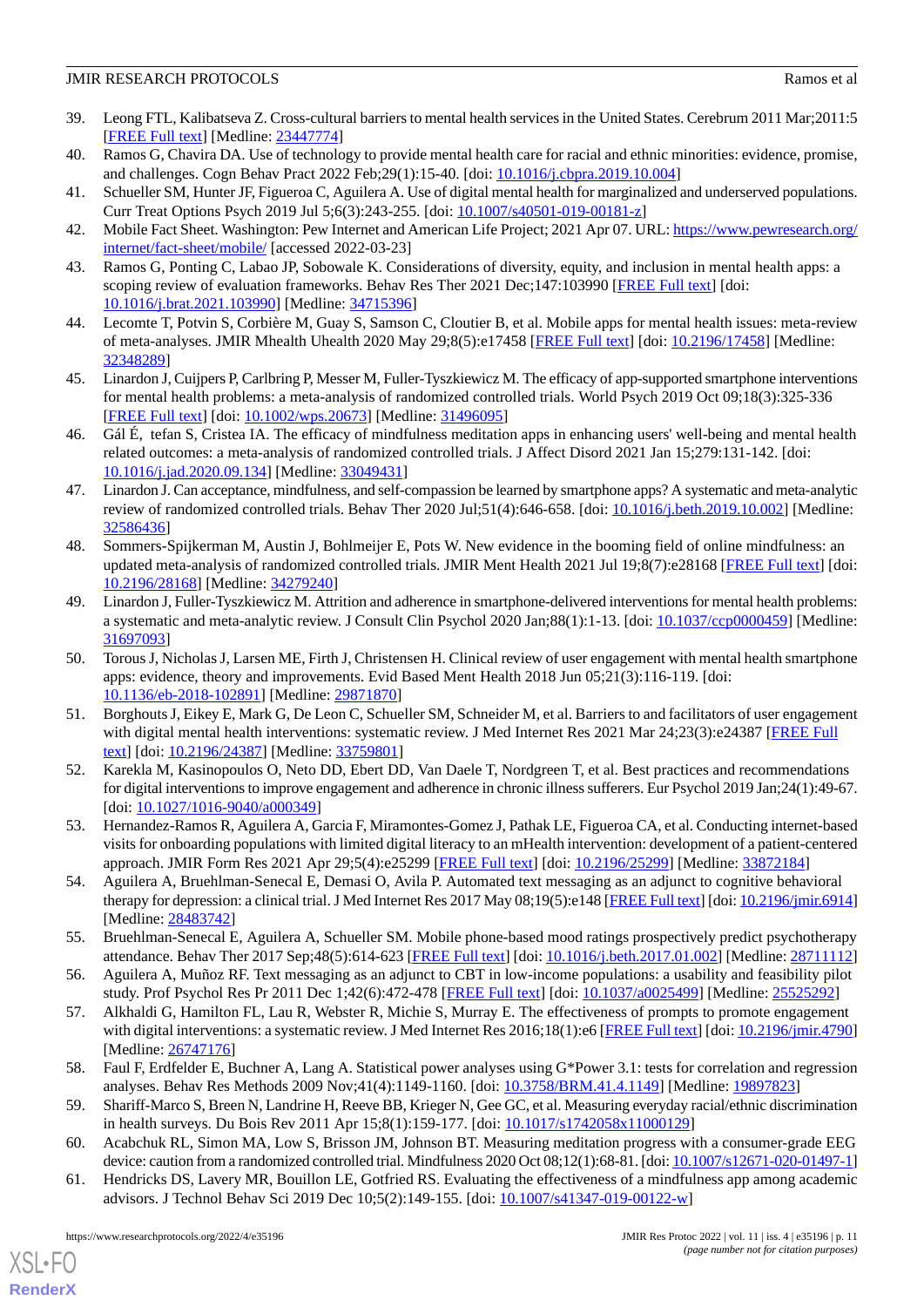- <span id="page-11-0"></span>62. Huberty J, Eckert R, Larkey L, Kurka J, Rodríguez De Jesús S, Yoo W, et al. Smartphone-based meditation for myeloproliferative neoplasm patients: feasibility study to inform future trials. JMIR Form Res 2019 Apr 29;3(2):e12662 [[FREE Full text](https://formative.jmir.org/2019/2/e12662/)] [doi: [10.2196/12662\]](http://dx.doi.org/10.2196/12662) [Medline: [31033443\]](http://www.ncbi.nlm.nih.gov/entrez/query.fcgi?cmd=Retrieve&db=PubMed&list_uids=31033443&dopt=Abstract)
- <span id="page-11-1"></span>63. Aguilera A, Berridge C. Qualitative feedback from a text messaging intervention for depression: benefits, drawbacks, and cultural differences. JMIR Mhealth Uhealth 2014 Nov 05;2(4):e46 [\[FREE Full text](https://mhealth.jmir.org/2014/4/e46/)] [doi: [10.2196/mhealth.3660](http://dx.doi.org/10.2196/mhealth.3660)] [Medline: [25373390](http://www.ncbi.nlm.nih.gov/entrez/query.fcgi?cmd=Retrieve&db=PubMed&list_uids=25373390&dopt=Abstract)]
- <span id="page-11-3"></span><span id="page-11-2"></span>64. Cohen S, Kamarck T, Mermelstein R. A global measure of perceived stress. J Health Soc Behav 1983 Dec;24(4):385-396 [[FREE Full text](https://www.jstor.org/stable/2136404)] [doi: [10.2307/2136404\]](http://dx.doi.org/10.2307/2136404)
- <span id="page-11-4"></span>65. Spitzer RL, Kroenke K, Williams JBW, Löwe B. A brief measure for assessing generalized anxiety disorder: the GAD-7. Arch Intern Med 2006 May 22;166(10):1092-1097. [doi: [10.1001/archinte.166.10.1092](http://dx.doi.org/10.1001/archinte.166.10.1092)] [Medline: [16717171](http://www.ncbi.nlm.nih.gov/entrez/query.fcgi?cmd=Retrieve&db=PubMed&list_uids=16717171&dopt=Abstract)]
- <span id="page-11-5"></span>66. Parkerson HA, Thibodeau MA, Brandt CP, Zvolensky MJ, Asmundson GJG. Cultural-based biases of the GAD-7. J Anxiety Disord 2015 Apr;31:38-42. [doi: [10.1016/j.janxdis.2015.01.005\]](http://dx.doi.org/10.1016/j.janxdis.2015.01.005) [Medline: [25725310](http://www.ncbi.nlm.nih.gov/entrez/query.fcgi?cmd=Retrieve&db=PubMed&list_uids=25725310&dopt=Abstract)]
- <span id="page-11-6"></span>67. Kroenke K, Spitzer RL, Williams JBW. The PHQ-9: validity of a brief depression severity measure. J Gen Intern Med 2001 Sep;16(9):606-613 [\[FREE Full text\]](https://onlinelibrary.wiley.com/resolve/openurl?genre=article&sid=nlm:pubmed&issn=0884-8734&date=2001&volume=16&issue=9&spage=606) [doi: [10.1046/j.1525-1497.2001.016009606.x](http://dx.doi.org/10.1046/j.1525-1497.2001.016009606.x)] [Medline: [11556941](http://www.ncbi.nlm.nih.gov/entrez/query.fcgi?cmd=Retrieve&db=PubMed&list_uids=11556941&dopt=Abstract)]
- <span id="page-11-7"></span>68. Wu Y, Levis B, Riehm KE, Saadat N, Levis AW, Azar M, et al. Equivalency of the diagnostic accuracy of the PHQ-8 and PHQ-9: a systematic review and individual participant data meta-analysis. Psychol Med 2019 Jul 12;50(8):1368-1380. [doi: [10.1017/s0033291719001314\]](http://dx.doi.org/10.1017/s0033291719001314)
- <span id="page-11-8"></span>69. Patel JS, Oh Y, Rand KL, Wu W, Cyders MA, Kroenke K, et al. Measurement invariance of the patient health questionnaire-9 (PHQ-9) depression screener in U.S. adults across sex, race/ethnicity, and education level: NHANES 2005-2016. Depress Anxiety 2019 Sep;36(9):813-823 [\[FREE Full text\]](http://europepmc.org/abstract/MED/31356710) [doi: [10.1002/da.22940\]](http://dx.doi.org/10.1002/da.22940) [Medline: [31356710\]](http://www.ncbi.nlm.nih.gov/entrez/query.fcgi?cmd=Retrieve&db=PubMed&list_uids=31356710&dopt=Abstract)
- <span id="page-11-9"></span>70. Brown KW, Ryan RM. The benefits of being present: mindfulness and its role in psychological well-being. J Pers Soc Psychol 2003 Apr;84(4):822-848. [doi: [10.1037/0022-3514.84.4.822\]](http://dx.doi.org/10.1037/0022-3514.84.4.822) [Medline: [12703651\]](http://www.ncbi.nlm.nih.gov/entrez/query.fcgi?cmd=Retrieve&db=PubMed&list_uids=12703651&dopt=Abstract)
- <span id="page-11-10"></span>71. Sauer S, Walach H, Schmidt S, Hinterberger T, Lynch S, Büssing A, et al. Assessment of mindfulness: review on state of the art. Mindfulness 2012 Jul 21;4(1):3-17. [doi: [10.1007/s12671-012-0122-5](http://dx.doi.org/10.1007/s12671-012-0122-5)]
- <span id="page-11-11"></span>72. Miranda R, Polanco-Roman L, Tsypes A, Valderrama J. Perceived discrimination, ruminative subtypes, and risk for depressive symptoms in emerging adulthood. Cultur Divers Ethnic Minor Psychol 2013 Oct;19(4):395-403 [\[FREE Full](http://europepmc.org/abstract/MED/24188536) [text](http://europepmc.org/abstract/MED/24188536)] [doi: [10.1037/a0033504](http://dx.doi.org/10.1037/a0033504)] [Medline: [24188536](http://www.ncbi.nlm.nih.gov/entrez/query.fcgi?cmd=Retrieve&db=PubMed&list_uids=24188536&dopt=Abstract)]
- <span id="page-11-12"></span>73. Schröder J, Sautier L, Kriston L, Berger T, Meyer B, Späth C, et al. Development of a questionnaire measuring Attitudes towards Psychological Online Interventions-the APOI. J Affect Disord 2015 Nov 15;187:136-141. [doi: [10.1016/j.jad.2015.08.044\]](http://dx.doi.org/10.1016/j.jad.2015.08.044) [Medline: [26331687\]](http://www.ncbi.nlm.nih.gov/entrez/query.fcgi?cmd=Retrieve&db=PubMed&list_uids=26331687&dopt=Abstract)
- <span id="page-11-13"></span>74. Schröder J, Berger T, Meyer B, Lutz W, Hautzinger M, Späth C, et al. Attitudes towards internet interventions among psychotherapists and individuals with mild to moderate depression symptoms. Cogn Ther Res 2017 Apr 22;41(5):745-756. [doi: [10.1007/s10608-017-9850-0](http://dx.doi.org/10.1007/s10608-017-9850-0)]
- <span id="page-11-14"></span>75. Oei TPS, Green AL. The Satisfaction With Therapy and Therapist Scale–Revised (STTS-R) for group psychotherapy: psychometric properties and confirmatory factor analysis. Prof Psychol Res Pract 2008 Aug;39(4):435-442. [doi: [10.1037/0735-7028.39.4.435\]](http://dx.doi.org/10.1037/0735-7028.39.4.435)
- <span id="page-11-16"></span><span id="page-11-15"></span>76. Littleton H, Grills AE, Kline KD, Schoemann AM, Dodd JC. The From Survivor to Thriver program: RCT of an online therapist-facilitated program for rape-related PTSD. J Anxiety Disord 2016 Oct;43:41-51 [\[FREE Full text\]](http://europepmc.org/abstract/MED/27513363) [doi: [10.1016/j.janxdis.2016.07.010](http://dx.doi.org/10.1016/j.janxdis.2016.07.010)] [Medline: [27513363](http://www.ncbi.nlm.nih.gov/entrez/query.fcgi?cmd=Retrieve&db=PubMed&list_uids=27513363&dopt=Abstract)]
- <span id="page-11-17"></span>77. Smith JL, Allen JW, Haack C, Wehrmeyer K, Alden K, Lund MB, et al. The impact of app-delivered mindfulness meditation on functional connectivity and self-reported mindfulness among health profession trainees. Mindfulness (NY) 2020 Oct 07;12(1):1-15 [[FREE Full text](http://europepmc.org/abstract/MED/33052251)] [doi: [10.1007/s12671-020-01502-7\]](http://dx.doi.org/10.1007/s12671-020-01502-7) [Medline: [33052251](http://www.ncbi.nlm.nih.gov/entrez/query.fcgi?cmd=Retrieve&db=PubMed&list_uids=33052251&dopt=Abstract)]
- <span id="page-11-18"></span>78. Ranganathan P, Pramesh CS, Aggarwal R. Common pitfalls in statistical analysis: Intention-to-treat versus per-protocol analysis. Perspect Clin Res 2016;7(3):144-146 [[FREE Full text](http://www.picronline.org/article.asp?issn=2229-3485;year=2016;volume=7;issue=3;spage=144;epage=146;aulast=Ranganathan)] [doi: [10.4103/2229-3485.184823\]](http://dx.doi.org/10.4103/2229-3485.184823) [Medline: [27453832](http://www.ncbi.nlm.nih.gov/entrez/query.fcgi?cmd=Retrieve&db=PubMed&list_uids=27453832&dopt=Abstract)]
- <span id="page-11-19"></span>79. Jayewardene WP, Lohrmann DK, Erbe RG, Torabi MR. Effects of preventive online mindfulness interventions on stress and mindfulness: a meta-analysis of randomized controlled trials. Prev Med Rep 2017 Mar;5:150-159 [[FREE Full text\]](https://linkinghub.elsevier.com/retrieve/pii/S2211-3355(16)30146-2) [doi: [10.1016/j.pmedr.2016.11.013\]](http://dx.doi.org/10.1016/j.pmedr.2016.11.013) [Medline: [28050336\]](http://www.ncbi.nlm.nih.gov/entrez/query.fcgi?cmd=Retrieve&db=PubMed&list_uids=28050336&dopt=Abstract)
- <span id="page-11-20"></span>80. Martinez JH, Eustis EH, Arbid N, Graham-LoPresti JR, Roemer L. The role of experiential avoidance in the relation between racial discrimination and negative mental health outcomes. J Am Coll Health 2022 May 05;70(2):461-468. [doi: [10.1080/07448481.2020.1754221\]](http://dx.doi.org/10.1080/07448481.2020.1754221) [Medline: [32369427\]](http://www.ncbi.nlm.nih.gov/entrez/query.fcgi?cmd=Retrieve&db=PubMed&list_uids=32369427&dopt=Abstract)
- <span id="page-11-21"></span>81. Zvolensky MJ, Jardin C, Garey L, Robles Z, Sharp C. Acculturative stress and experiential avoidance: relations to depression, suicide, and anxiety symptoms among minority college students. Cogn Behav Ther 2016 Nov;45(6):501-517. [doi: [10.1080/16506073.2016.1205658\]](http://dx.doi.org/10.1080/16506073.2016.1205658) [Medline: [27448042\]](http://www.ncbi.nlm.nih.gov/entrez/query.fcgi?cmd=Retrieve&db=PubMed&list_uids=27448042&dopt=Abstract)
- 82. Schumer MC, Lindsay EK, Creswell JD. Brief mindfulness training for negative affectivity: a systematic review and meta-analysis. J Consult Clin Psychol 2018 Jul;86(7):569-583 [[FREE Full text](http://europepmc.org/abstract/MED/29939051)] [doi: [10.1037/ccp0000324\]](http://dx.doi.org/10.1037/ccp0000324) [Medline: [29939051](http://www.ncbi.nlm.nih.gov/entrez/query.fcgi?cmd=Retrieve&db=PubMed&list_uids=29939051&dopt=Abstract)]
- 83. Guendelman S, Medeiros S, Rampes H. Mindfulness and emotion regulation: insights from neurobiological, psychological, and clinical studies. Front Psychol 2017;8:220 [[FREE Full text](https://doi.org/10.3389/fpsyg.2017.00220)] [doi: [10.3389/fpsyg.2017.00220](http://dx.doi.org/10.3389/fpsyg.2017.00220)] [Medline: [28321194\]](http://www.ncbi.nlm.nih.gov/entrez/query.fcgi?cmd=Retrieve&db=PubMed&list_uids=28321194&dopt=Abstract)